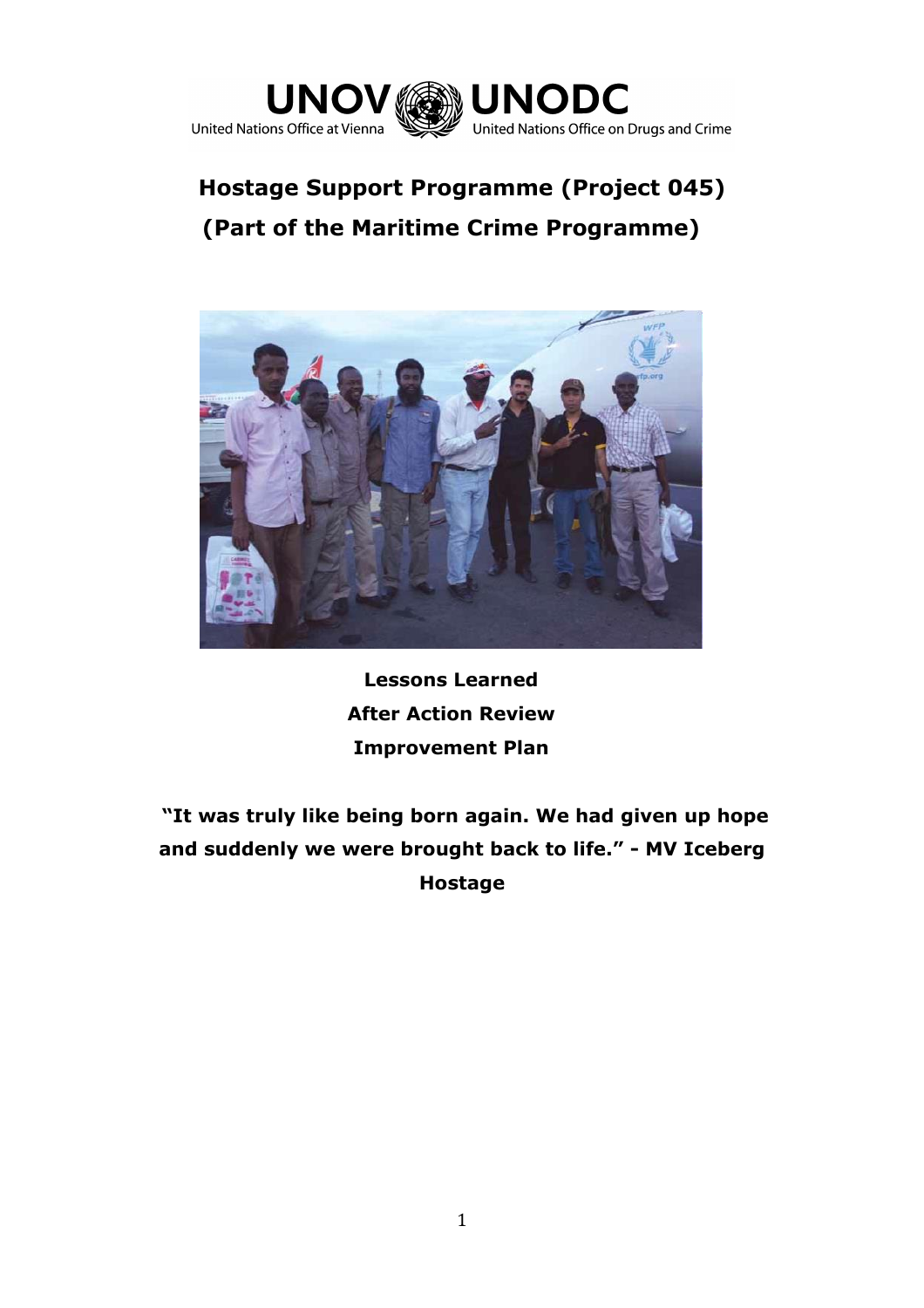

# **Table of Contents**

| <b>Executive Summary and Key Findings</b>              |                |  |  |  |
|--------------------------------------------------------|----------------|--|--|--|
| <b>Background</b>                                      | 6              |  |  |  |
| The Pirate Business Model                              |                |  |  |  |
| Genesis of the Hostage Support Programme               | 6              |  |  |  |
| Implementation of the Hostage Support Programme (HSP)  |                |  |  |  |
| <b>Current Situation</b>                               | $\overline{7}$ |  |  |  |
| <b>Summary of Actions Delivered</b>                    | 9              |  |  |  |
| <b>Funding</b>                                         | 11             |  |  |  |
| <b>Programme Management</b>                            | 13             |  |  |  |
| <b>Lessons Learned by Programme Area</b>               | 15             |  |  |  |
| Stage 1: Monitoring / Information Gathering            |                |  |  |  |
| Stage 2: Support to Hostages and their families during |                |  |  |  |
| Captivity                                              |                |  |  |  |
| Stage 3: Hostage Release and Recovery                  | 22             |  |  |  |
| Stage 4: Hostage Repatriation                          | 25             |  |  |  |
| Stage 5: Post Release Follow-up                        | 27             |  |  |  |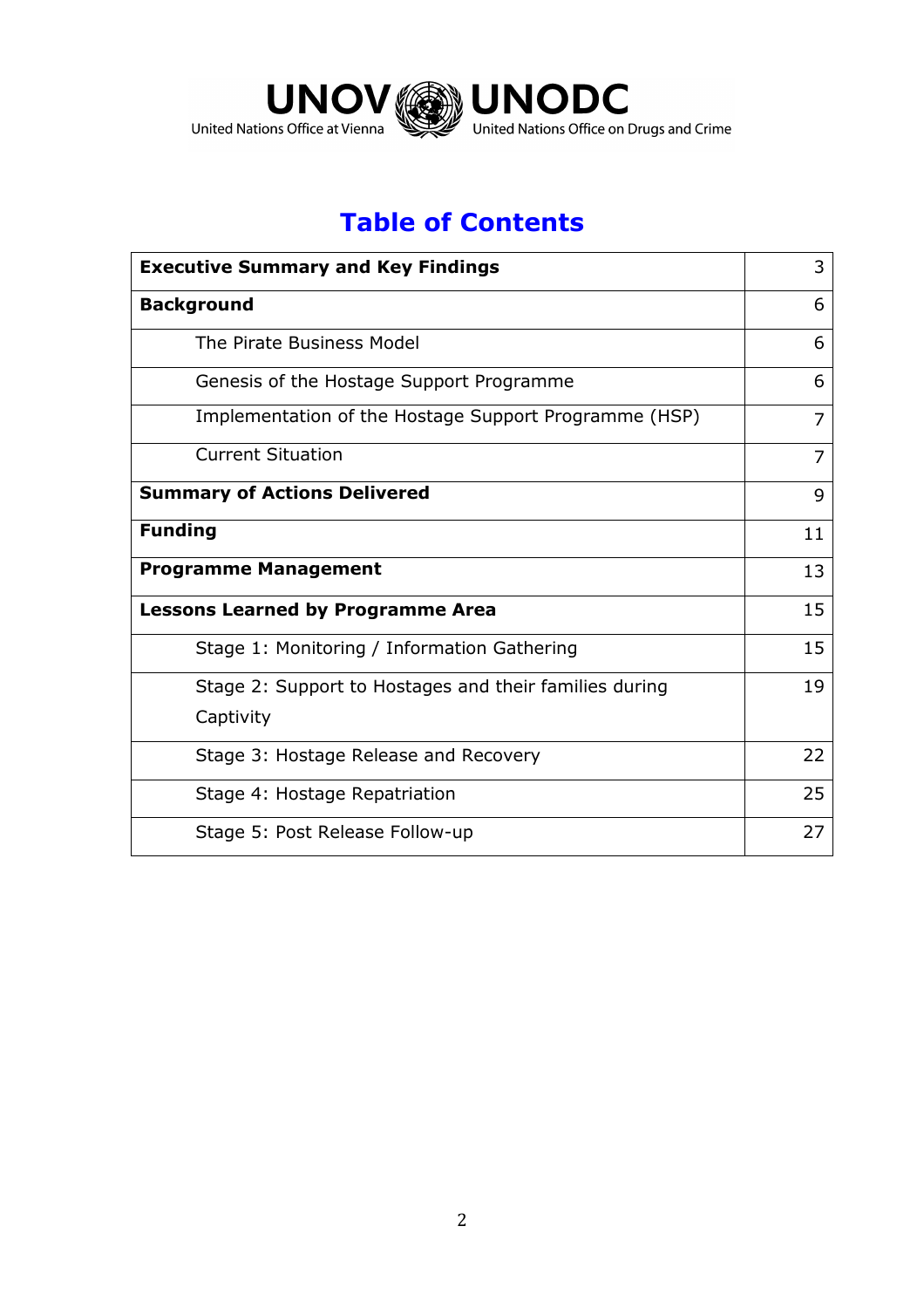

## **Executive Summary**

The Hostage Support Programme was born from the strong desire of those involved in Counter Piracy Capacity building, and the then Secretary General's Special Representative for Somalia (SRSG), Dr Augustine Mahiga, to provide good offices support to the victims of Piracy Off the Coast of Somalia. This gap in our response was assessed to be particularly glaring given that so much international effort was directed at prosecuting the pirates themselves, and preserving their human rights, whilst none was focused upon assisting the hostages – the primary victims of this criminal activity.

Initially, the programme was carried out as an unfunded activity jointly between UNPOS and UNODC. After several successful activities, most notably the repatriation of 14 Myanmar citizens, the programme attracted funding support from the Contact Group for Piracy Off the Coast of Somalia (CGPCS) Trust Fund. The programme continued to be managed by UNPOS and UNODC until UNPOS was dissolved in May 2012. The programme now continues using the same staff on a contract basis, but managed by the UNODC Global Maritime Crime Programme in Vienna.

This review was commissioned by UNODC Vienna to ensure that a single document captured the lessons learned from the first twelve months the programme under funding support from the CGPCS Trust Fund.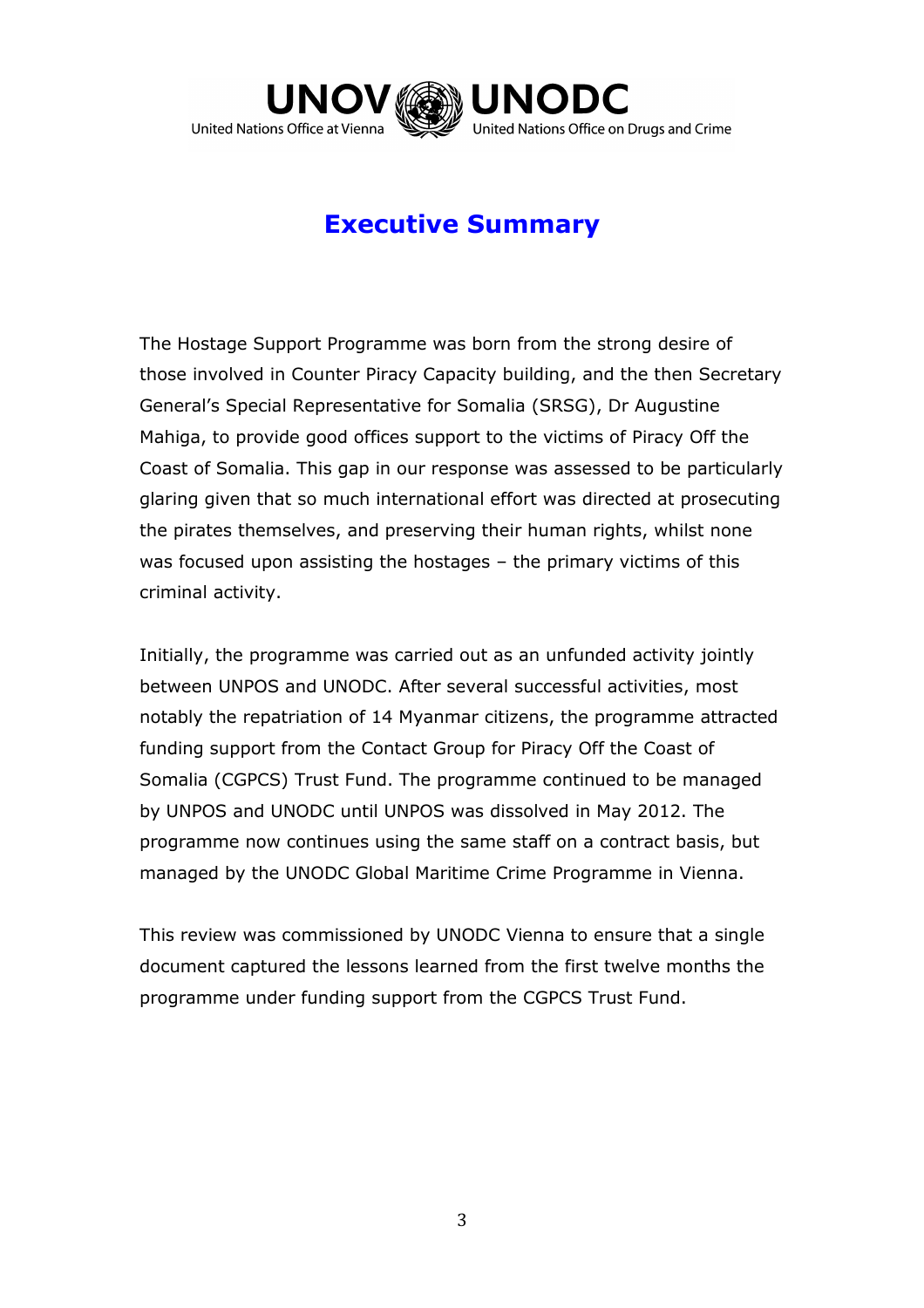

# **Key Findings**

The key findings relate to three areas: Authority to negotiate; flexibility of funding; and the need to provide follow up services to the victims of piracy.

During the rapid decline in successful attacks over the course of 2013, the number of ships and hostages held has declined. The remaining hostages are generally from piratings of vessels where the ship owners and insurers (if indeed there was insurance) have since become untraceable. This has left crews held hostage ashore where neither the ship owner nor insurer are willing or able to resolve the crisis, and the capacity of crew nationality states to respond is negligible. In certain cases this has left the Hostage Support Programme (HSP) as the only point of contact for the hostages, those holding the hostages, and the families. Whilst the UN and the HSP have laid clear boundaries so as to ensure we are not involved in ransom discussions with pirates, responsibility for the crew has fallen to the programme, and this has required the HSP team to seek novel approaches to humanitarian release.

The second key issue has been funding, and there is clear evidence that the stated aims of the programme to provide direct support (such as medical aid) to hostages in captivity has been made significantly more difficult by the UN rules and regulations on procurement. A flexible funding pool that allows instant funding for flights, medical support and human information and assistance should be created for the current HSP, and considered during the initial set-up of any future HSP.

The third area, linked to the issue of funding flexibility, in that it is quite clear that hostages held by pirates are victims of crime just like any other. Not only have they and their families suffered over a protracted period, but they often are then subjected to continuing hardship when employers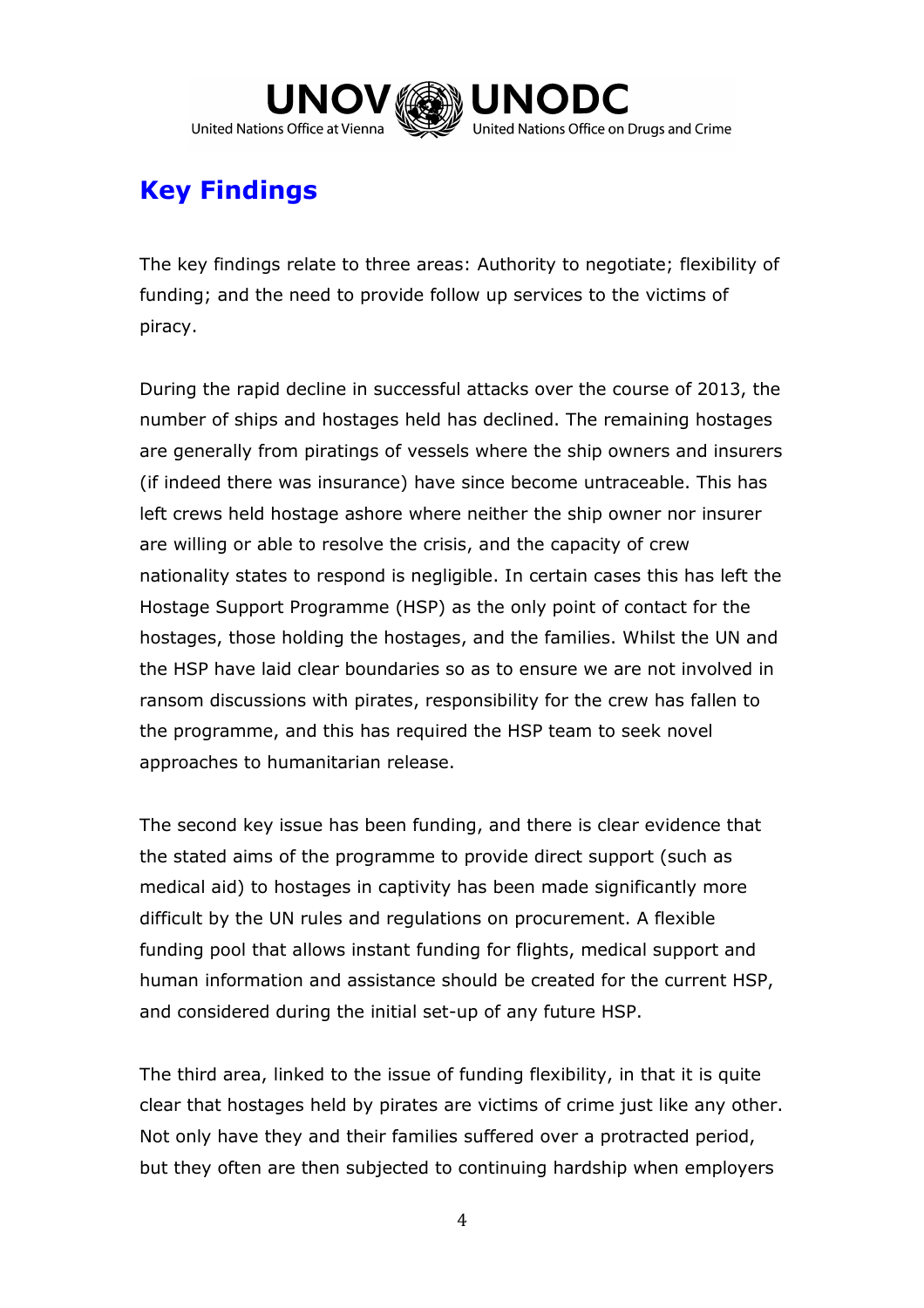

fail to provide back-pay for the time the seafarer was held hostage, nor support their often (and understandably) considerable medical requirements. Further, many seafarers, once released, return home to bureaucracies that do not comprehend what has happened to them in captivity, and which do not or cannot provide the immediate and medium term support they require (medical, financial and documentary) to get their lives back to a semblance of normality. The HSP has developed a follow-up process for all piracy victims, with home visits, medical support and debriefing as the current focus. There are many lessons to be learned from the victims of this crime, and these lessons will benefit others once they have influenced policy and training. However, this follow up will require a level of funding flexibility that is not available in the normal course of routine UN programming.

In summary, the HSP – whilst currently a modest programme - brings huge credit to the Trust Fund and UNODC. It deserves the full support of the UN to achieve its aims, even if this requires some novel and flexible approaches be taken in light of the challenges presented by short term situational changes, and the difficulties of facilitating local humanitarian assistance in the context of Somalia. Further, whilst it is hoped that the need for this particular HSP will soon evaporate as a consequence of the release of all remaining Somali pirate-held hostages, the lessons learned during this programme should be made available to other concerned parties in case a similar programme is in the future necessary in another context.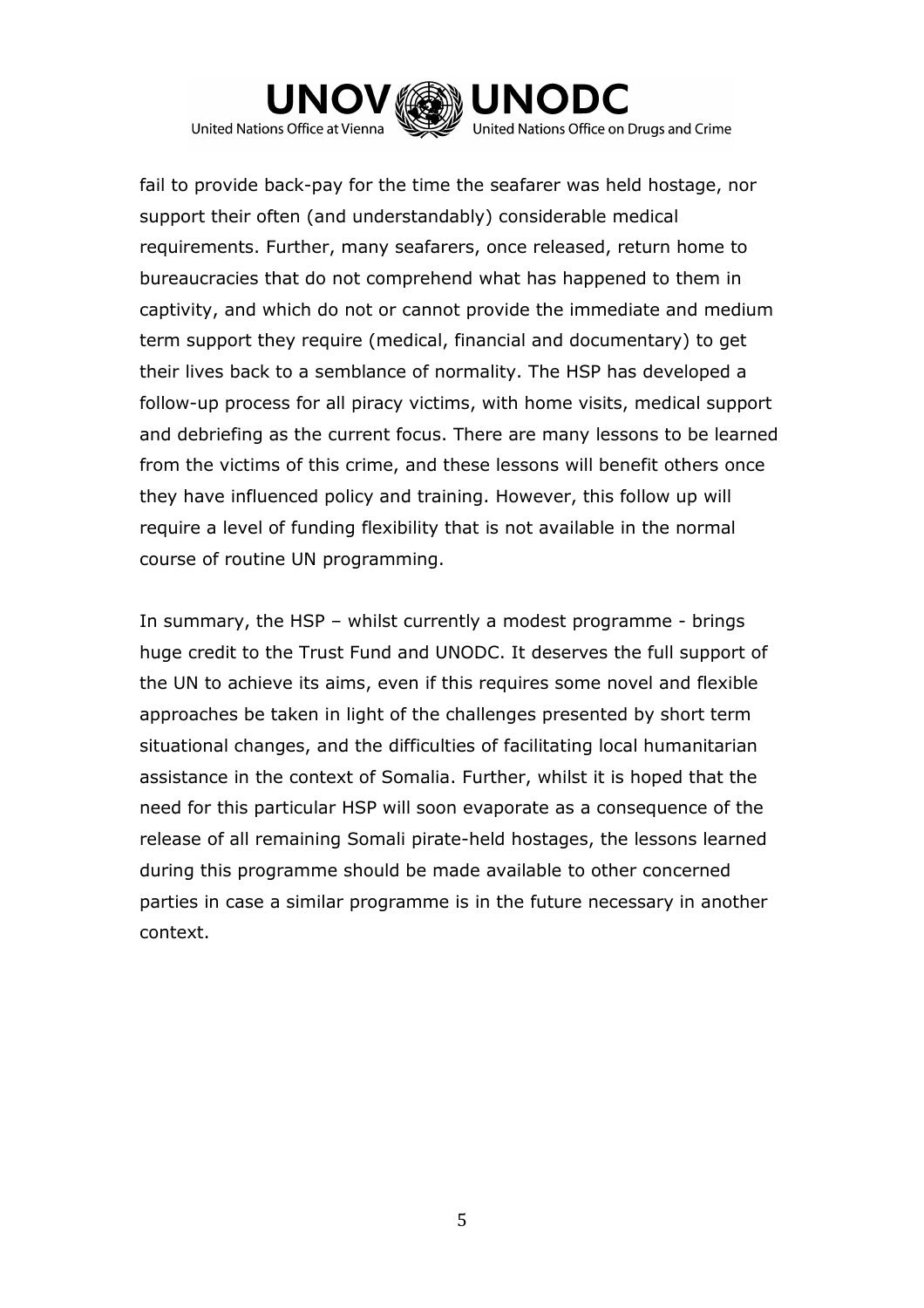

# **Background**

*The pirate business model*

The main focus of pirates off the HoA has been to take vessels and hostages for ransom. Whilst the focus in the early stages of the current phenomenon (2008-2009) was on hijacking vessels for ransom, targeting people as hostages for ransoms has risen in prominence. This has prompted a number of new pirate business models, including splitting hostage groups and holding them in a variety of locations ashore (to make military hostage recovery operations more difficult), and opportunistic shore based kidnapping, such as of two British tourists from a coastal resort in northern Kenya in  $2011<sup>1</sup>$ 

## *Genesis of the Hostage Support Programme (HSP)*

The then UN SRSG to Somalia (Augustine Mahiga) under his "good offices" mandate undertook to try and assist member states with recovery of their hostages in Somalia (taken in both Piracy and other kidnapping incidents) by raising the plight of hostages with the then Transitional Federal Government and with other influential leaders inside Somalia, and where possible providing assistance to help secure the release of hostages. The SRSG created a Chief of Counter Piracy post within his staff (initially a secondee and then, following ACBQ approval, a P5 recruited specifically for the post).

In direct cooperation with UNODC and with IOM, the UNPOS Counter Piracy Office directly assisted with the repatriation from Puntland of a group of 14 Burmese hostages released by Pirates. The lessons learned

 $\overline{a}$  $1$  http://www.theguardian.com/world/2012/jun/26/british-woman-court-pirates-kenya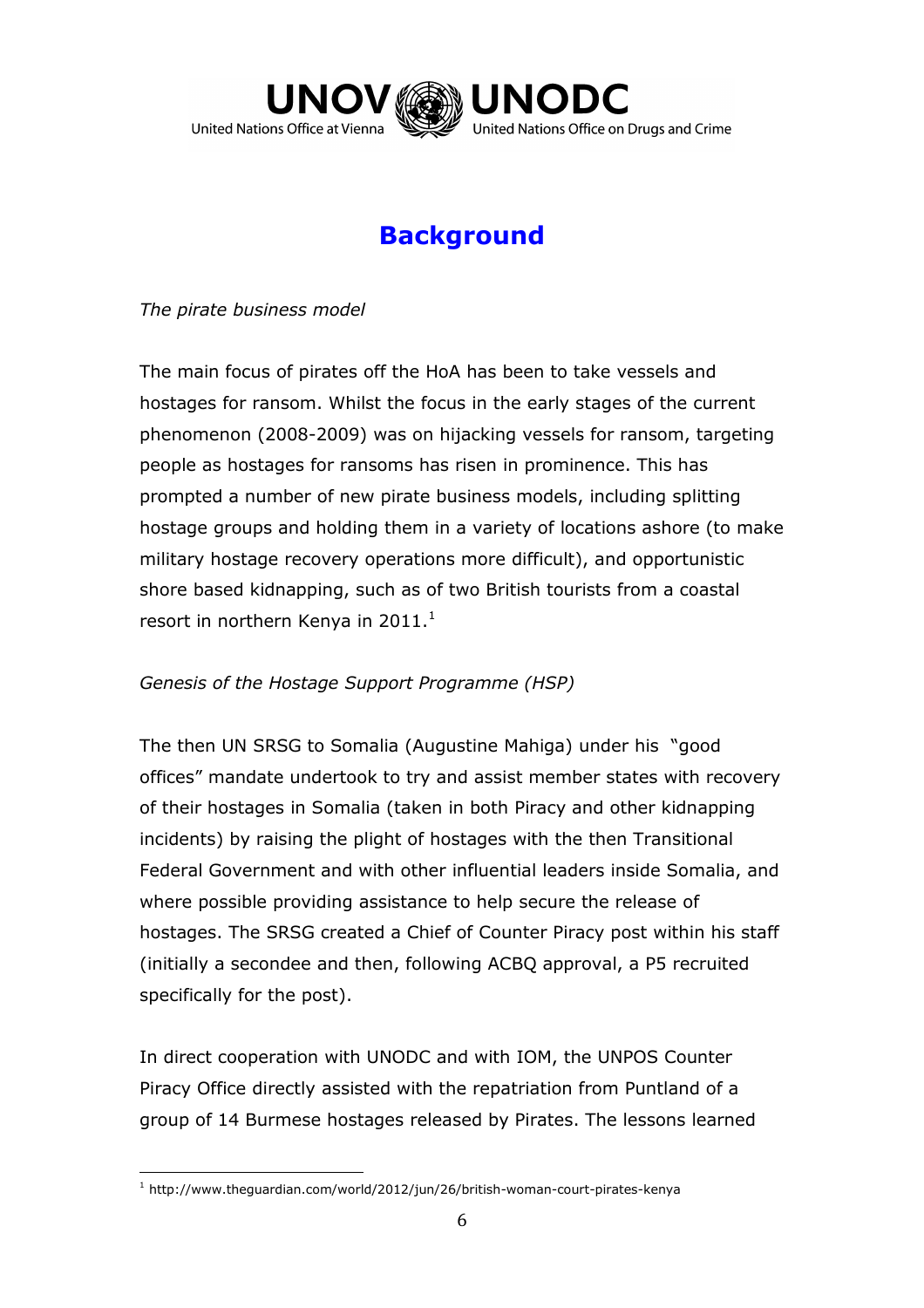

during this process and the plight of the other remaining hostages led to the submission to the CGPCS Trust Fund for the funding of a Hostage Support Programme (HSP). This was approved in November 2012 with a mandate to provide monitoring of all hostages held in Somalia, to provide (where possible) medical care and other support in captivity, and then medical support, accommodation, food, clothes and welfare items to hostages during the release phase, followed by support in getting them home swiftly with diplomatic support, documentation and travel.

## *Implementation of the Hostage Support Programme (HSP)*

The HSP, implemented by UNODC and the United Nations Political Office for Somalia (UNPOS), until the end of the latter's mandate in June 2013, has so far provided humanitarian assistance and support in recovery and repatriation of 93 hostages. The Programme is now managed by two consultants (one being the former UNPOS Chief of Counter Piracy; the other a UNODC Associate Hostage Release and Repatriation Officer) under direction from the Maritime Crime Programme HQ in UNODC Vienna.

| Ship       | Crew | <b>Held Since</b> | <b>Nationalities</b> | Remarks                  |
|------------|------|-------------------|----------------------|--------------------------|
| FV Naham 3 | 27   | 26/3/10           | China,               | Held ashore since vessel |
|            |      |                   | Phillipines,         | ran aground in 2013      |
|            |      |                   | Indonesaia,          |                          |
|            |      |                   | Cambodia,            |                          |
|            |      |                   | Vietnam,             |                          |
|            |      |                   | Taiwan               |                          |
|            |      |                   |                      |                          |
| MV Albedo  | 11   | 12/11/10          | Bangladesh,          | 7 released following     |
|            |      |                   | Sri Lanka,           | payment in 2012. 1       |
|            |      |                   | India, Iran          | killed. Remaining 11     |
|            |      |                   |                      | held ashore since vessel |

### *Current Situation*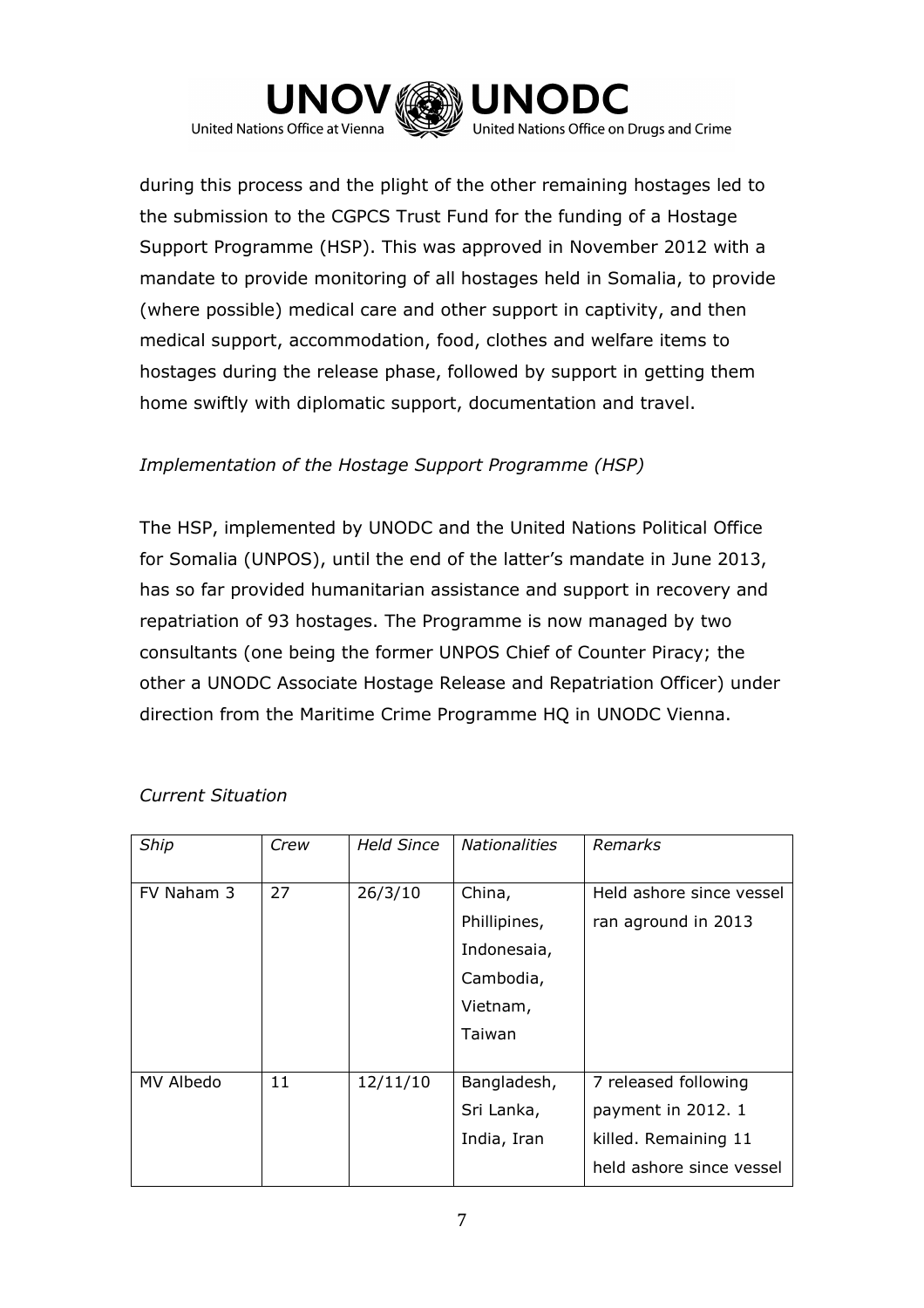



|                   |                |         |             | sank in 2013. 4 missing |
|-------------------|----------------|---------|-------------|-------------------------|
|                   |                |         |             | following sinking.      |
|                   |                |         |             |                         |
| <b>MV Asphalt</b> | $\overline{7}$ | 26/9/10 | India       | 8 released last year    |
| Venture           |                |         |             | with ship. Remaining 7  |
|                   |                |         |             | held ashore for further |
|                   |                |         |             | ransom.                 |
|                   |                |         |             |                         |
| FV Prantaly       | $\overline{4}$ |         | Thailand    | 5 died during initial   |
| 12                |                |         |             | attack. 1 subsequently  |
|                   |                |         |             | died. Ship sank in      |
|                   |                |         |             | storm. 14 Myanmar       |
|                   |                |         |             | crew released and       |
|                   |                |         |             | repatriated by HSP.     |
|                   |                |         |             | Remainder held ashore   |
|                   |                |         |             | for further ransom      |
|                   |                |         |             |                         |
| <b>Sub Total</b>  | 49             |         |             |                         |
| <b>Hostages</b>   |                |         |             |                         |
| <b>Ashore</b>     |                |         |             |                         |
|                   |                |         |             |                         |
| Other kidnap      | $12^2$         |         | Kenya, USA, | Kidnapped from Kenya    |
| victims           |                |         | <b>UK</b>   | and Somalia. Held by Al |
|                   |                |         |             | Shabaab/pirate groups.  |
|                   |                |         |             |                         |
| <b>Total</b>      | 63             |         |             |                         |
|                   |                |         |             |                         |

 $\overline{a}$  $<sup>2</sup>$  Two Kenyan aid workers kidnapped in 2011 were found near Dhobley, apparently abandoned, in the</sup> week of 07 April 2014.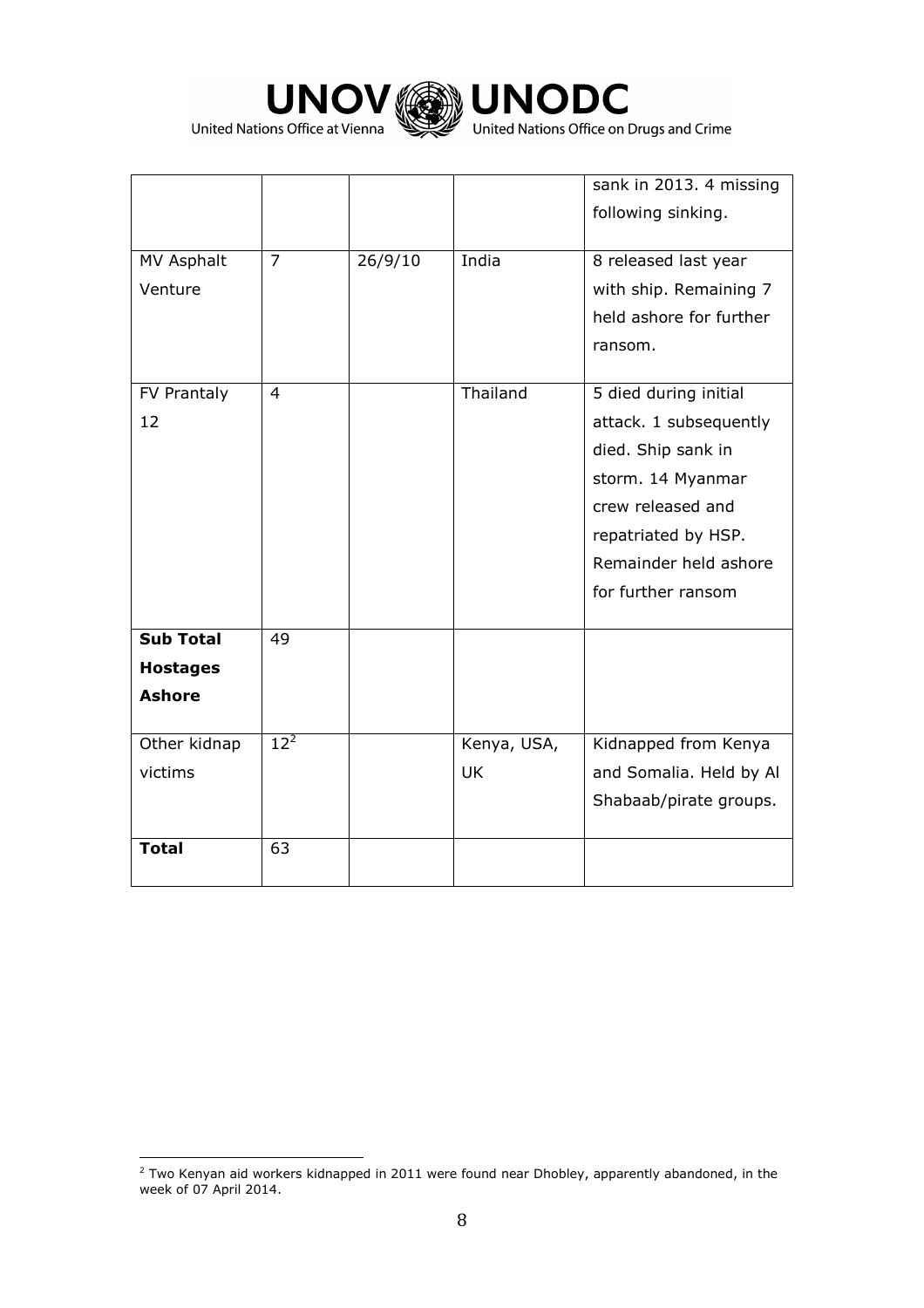

# **Summary of actions delivered<sup>3</sup>**

In November 2012, the HSP provided advice to the Government of Seychelles for the repatriation of two Seychellois fishermen after a year of captivity in Somalia.

In late November 2012, the HSP provided humanitarian support to 19 hostages, whose release was secured by the Royal Netherlands Navy from a vessel captured by Somali pirates. The HSP provided direct support with the Associate Hostage Release and Repatriation Officer deploying to Dar Es Salaam in support of the Royal Netherlands Navy and the embassies of member states with released hostages.

In late December 2012, the HSP coordinated the repatriation of the remaining 22 seafarers from Ghana, India, Pakistan, Philippines, Sudan and Yemen who were held hostage on board the MV Iceberg-1 for more than 1,000 days. For those States that did not have the resources to recover hostages, the HSP stepped in, expending around \$50,000 and employing an UNHAS aircraft and two UN staff, who flew directly to Bosasso to collect the hostages.

On 10 January 2013, one Sri Lankan and two Syrian hostages from the MV Orna were recovered from Mogadishu by the HSP. The Sri Lankan seafarer travelled to Nairobi on a United Nations aircraft, while the two Syrians boarded commercial flights to Beirut. On 12 January 2013, three remaining Syrian hostages were released in Adado, and were flown to Beirut for onward repatriation.

During the second week of March 2013 the MV Smyrni and the MV Royal Grace were released with a total crew of 47 seafarers. The HSP

 $\overline{a}$ 

 $3$  Extracted from the Report of the Secretary-General on the situation with respect to piracy and armed robbery at sea off the coast of Somalia – S/2013/623 dated 21 October 2013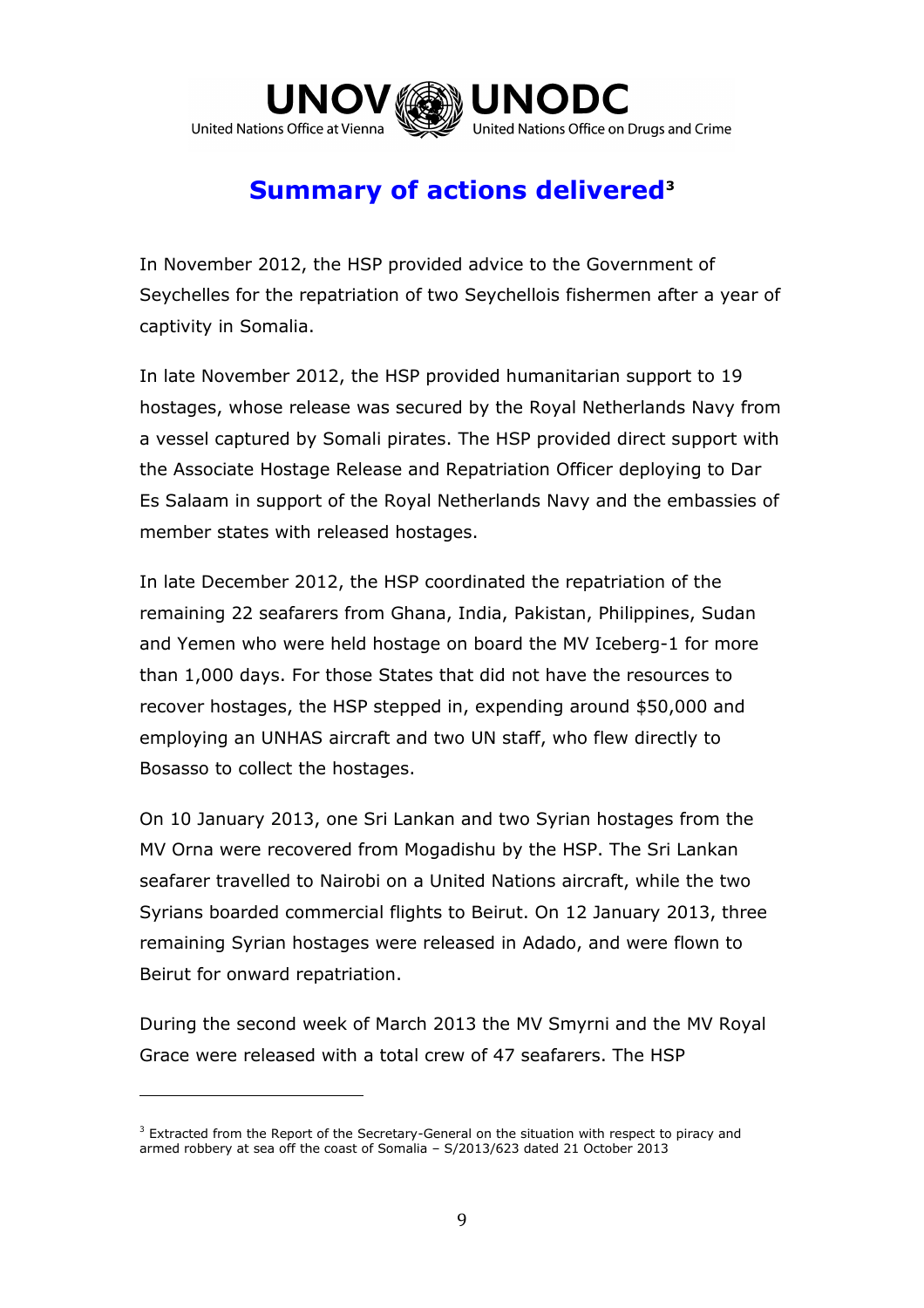

coordinated with EUNAVFOR to monitor the release, and was on stand-by in case the crew needed assistance with their repatriation.

On 6 July 2013, the MV Albedo, which had been held by Somali pirates since November 2010, sank. Despite the hazardous and fragile condition of the vessel, 15 seafarers were kept hostage on board. Eleven hostages from Bangladesh, India, Iran, and Sri Lanka were transferred to another location, while four crewmembers remain missing and unaccounted for. The HSP is working with the Federal Government of Somalia, regional administrations, local leaders, the Maritime Piracy and Humanitarian Response Programme, the European Union, INTERPOL, and concerned Member States to determine the precise details and status of the seafarers and to routinely update their families. In August and September 2013, medical support, including two visits by a doctor, was delivered to these seafarers through local contacts. This was the first time medical aid has been delivered to a crew in captivity.

The HSP is also seeking to re-establish contact with crews from the MV Asphalt Venture and MV Prantalay-12, both of which have been held for more than three years, and with other individual hostages. This sensitive and painstaking work has recently yielded results in establishing contact with the Thai seafarers after two years.

Following a request from the US Government, the HSP has established contact with the family of Michael Scott Moore, held hostage in Somalia since January 2012. The HSP is using its political and other contacts to try and assist the family understand the context in which Michael is held and to assist in establishing contact with the group holding MSM. The HSP tried to deliver spectacles to the hostage lost during his capture but so far there has been no indication that they were received.

Throughout each process, the HSP has maintained contact with Member States, international and regional organizations, and more recently with family members of the hostages, all of whom have expressed appreciation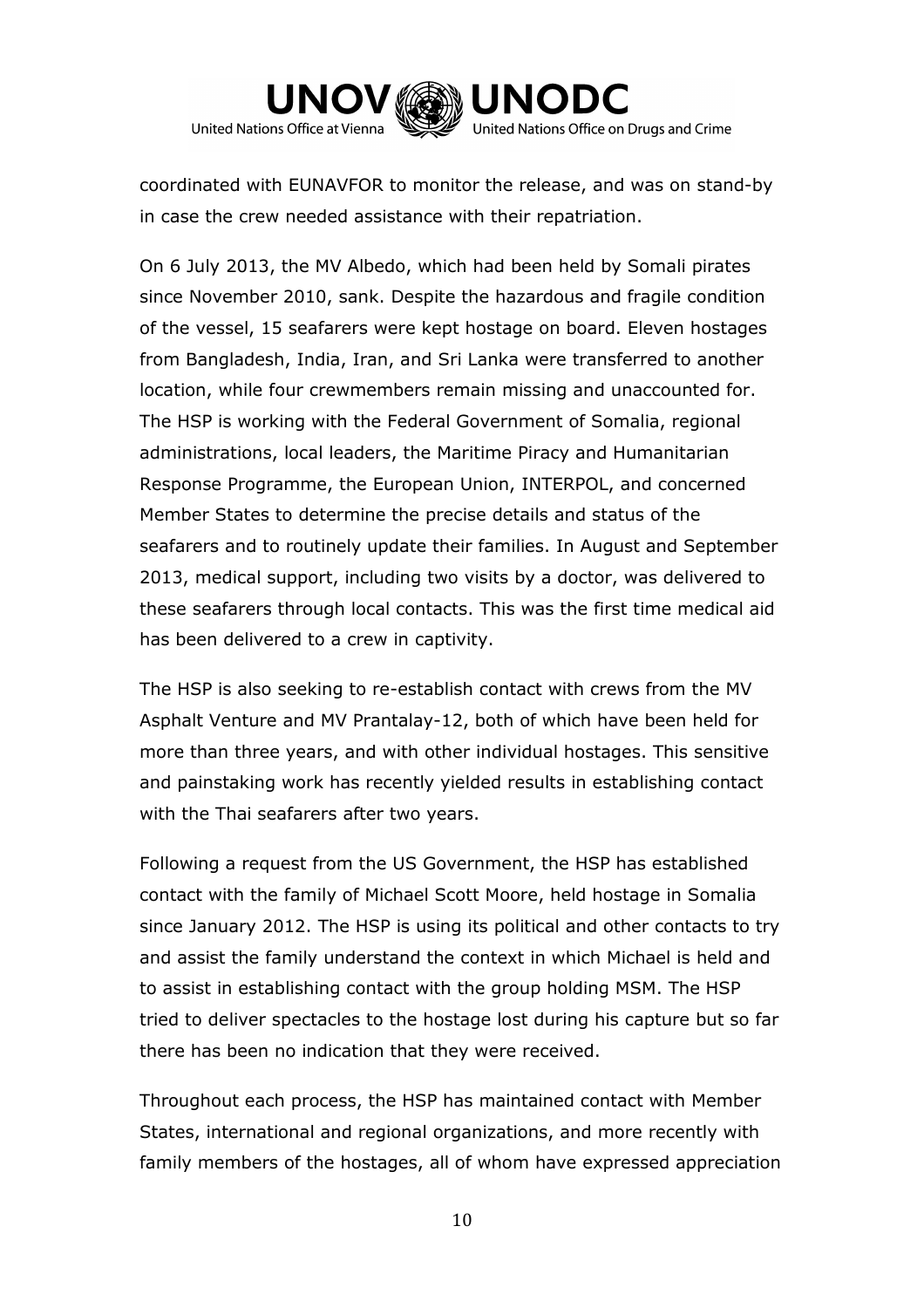

and commended the support and regular updates provided by the HSP.

# **Funding**

*CG Trust Fund bid/allocation*

The HSP is solely funded by the CGCS Trust Fund, with approved project grants of \$219,350 in November 2012, and \$240,750 in November 2013. This funding covers the salary of HSP staff (consultants), information gathering and lessons identification activities, and related project support. It does not provide sufficient funding for recovery operations for all current hostages (when this hopefully becomes possible), and the HSP would benefit immensely from access to contingency funding should a major release take place.

## *Recommendation 1: The HSP should seek access to the Expedited Facility (or a similar arrangement) in order to be able to book air or sea evacuation, and subsequent repatriations, at short notice.*

## *Flexibility issues*

By its very nature this type of work requires a great deal of flexibility and timely response to developing situations on the ground. Releases (some of which are not notified to the UN in advance) require a fast response on the ground, including the immediate charter of an aircraft (usually through UNHAS, although there have been reservations from WFP over neutrality issues), the deployment of UN staff into the region, and all of the support required to enable repatriation. These kinds of activity are very difficult under existing procurement and financial regimes within the UN system.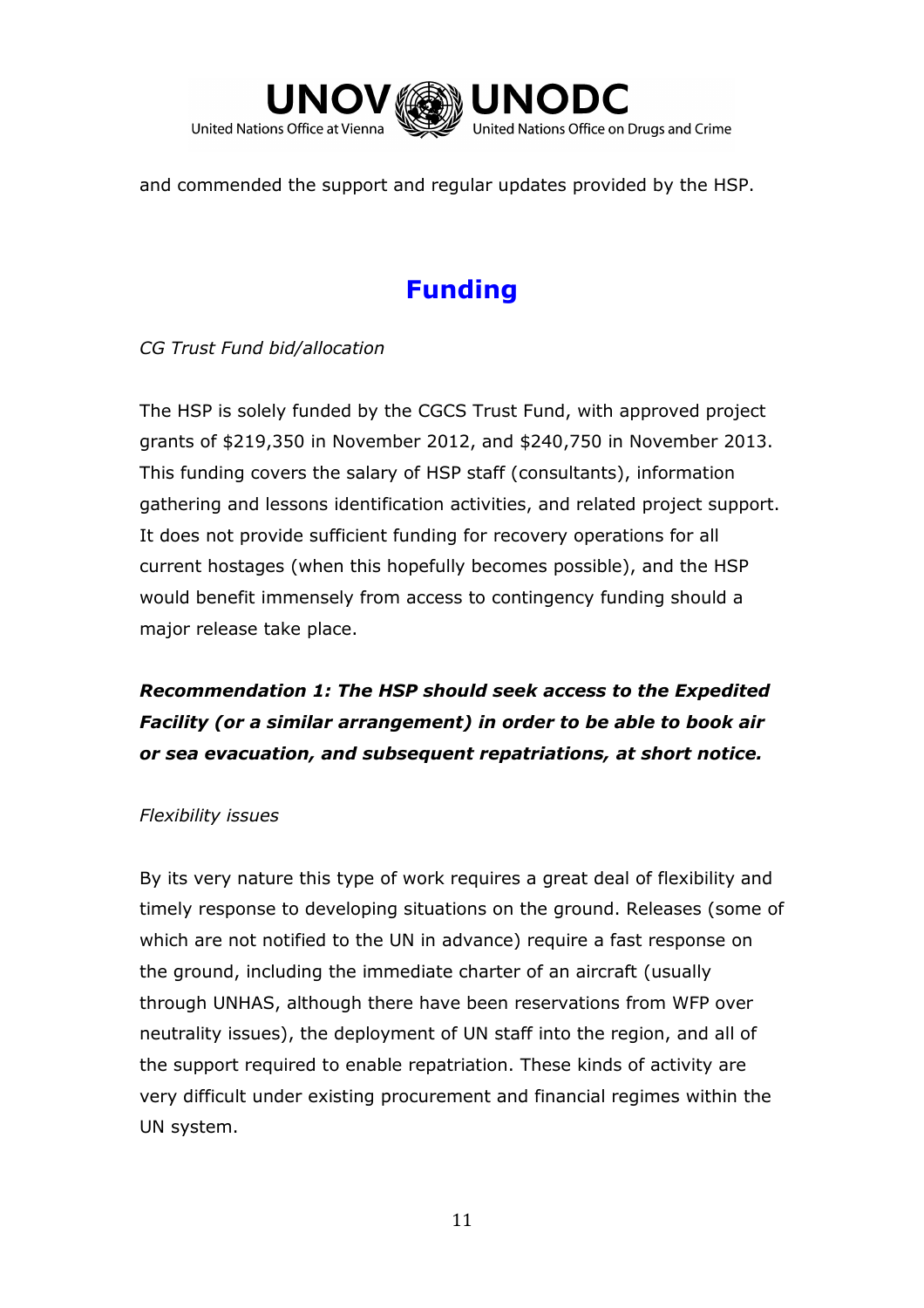

United Nations Office at Vienna

 $\overline{a}$ 

Equally, the ability to deliver rapid medical or other support to hostages in captivity is not always predictable, is often dangerous for those who undertake delivery, and often does not fall strictly within the mandate of those UN agencies one would initially think could be tasked to deliver that support. For example, recent medical support to the hostages from the MV Albedo was set up with WHO help within the region. However, funding the medical visits and paying the medical staff (who were recommended by WHO, and who risked their lives to go and visit the hostages and conduct the assessments) ran into difficulties and sensitivities with WHO's role as a neutral agency. Short notice alternate arrangements had to be found so that the opportunity to provide this vital medical support was not lost. Medical staff and medication purchases were eventually paid via the Hawallah system, direct to the local staff who provided the support via UNODC and UNON. It proved impossible to either fund these activities any other way. Additionally, because of this, securing refunds for the expenses the HSP team paid from their own pockets in order to ensure the assistance was provided before the assistance window closed, was most problematic.

*Recommendation 2: HSPs require funding that can be available immediately. This funding ahould be held in a mechanism similar to the existing ExFac<sup>4</sup> . Prior procurement approvals need to be established in advance for the key contingencies (medical support and evacuation by air and sea) together with agreed MOUs with supporting agencies such as UNHAS (WFP) and WHO. Other donors*

<sup>4</sup> The Terms of Reference of the Trust Fund (section VI, paragraph 23) state that "in circumstances where an immediate funding to pay or reimburse short-term prosecution related expenses is required, a Fast Track Mechanism will be developed in the form of a project proposal for review by the Trust Fund Board at the earliest opportunity." This "Expedited Facility" (hereinafter, ExFac) is intended to allow the Fund Board to delegate authority of approval to UNODC in circumstances where immediate action is needed to pay or reimburse short-term prosecution related expenses, or to support any other activities highlighted as urgent priorities by the Board. ExFac funds are, in other words, dedicated exclusively to unforeseen activities.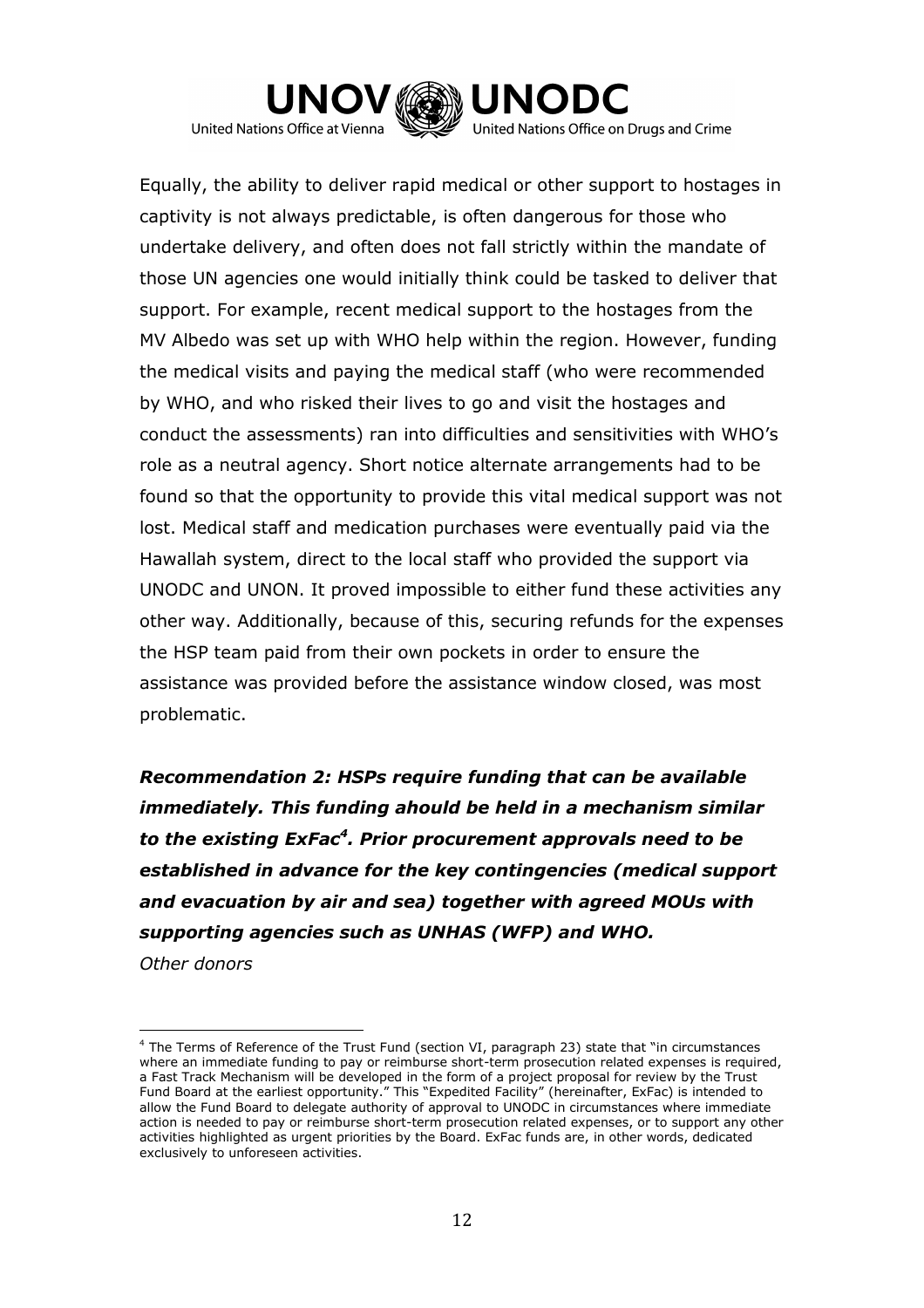

The CGPCS Trust Fund allocation is not sufficient to support and recover all of the remaining hostages. The HSP should be able to seek and utilize other support and direct funding into the programme. However, project proposals and requests to date – focussed on securing funding to facilitate post-release hostage medical and employment support – have been unsuccessful. To date, proposals targeted at industry concerning assistance in establishing some form of trust fund for the payment of denied back-pay and basic medical support for these seafarers, have not been successful.

*Recommendation 3: The Project Manager should continue to seek other (non-Trust Fund) funding in support of the project to cover contingencies and medium term post-release support, for the remaining life of the HSP.*

## **Programme Management**

*Programme Management and Leadership*

At inception, the programme was managed jointly by UNPOS (Chief Counter Piracy) and UNODC Vienna. Following the demise of UNPOS, and the focus of UNSOM on Mogadishu and the SFG, programme leadership has been supported on a pro-bono basis by the former UNPOS Officer. This has been partially resolved by UNODC contracting the former officer as a HSP consultant.

*Recommendation 4: The leadership, technical expertise, and knowledge necessary for this sensitive programme should be formalised into a full time consultant's post for the remaining life of this HSP. This can be combined with other roles in the same area.*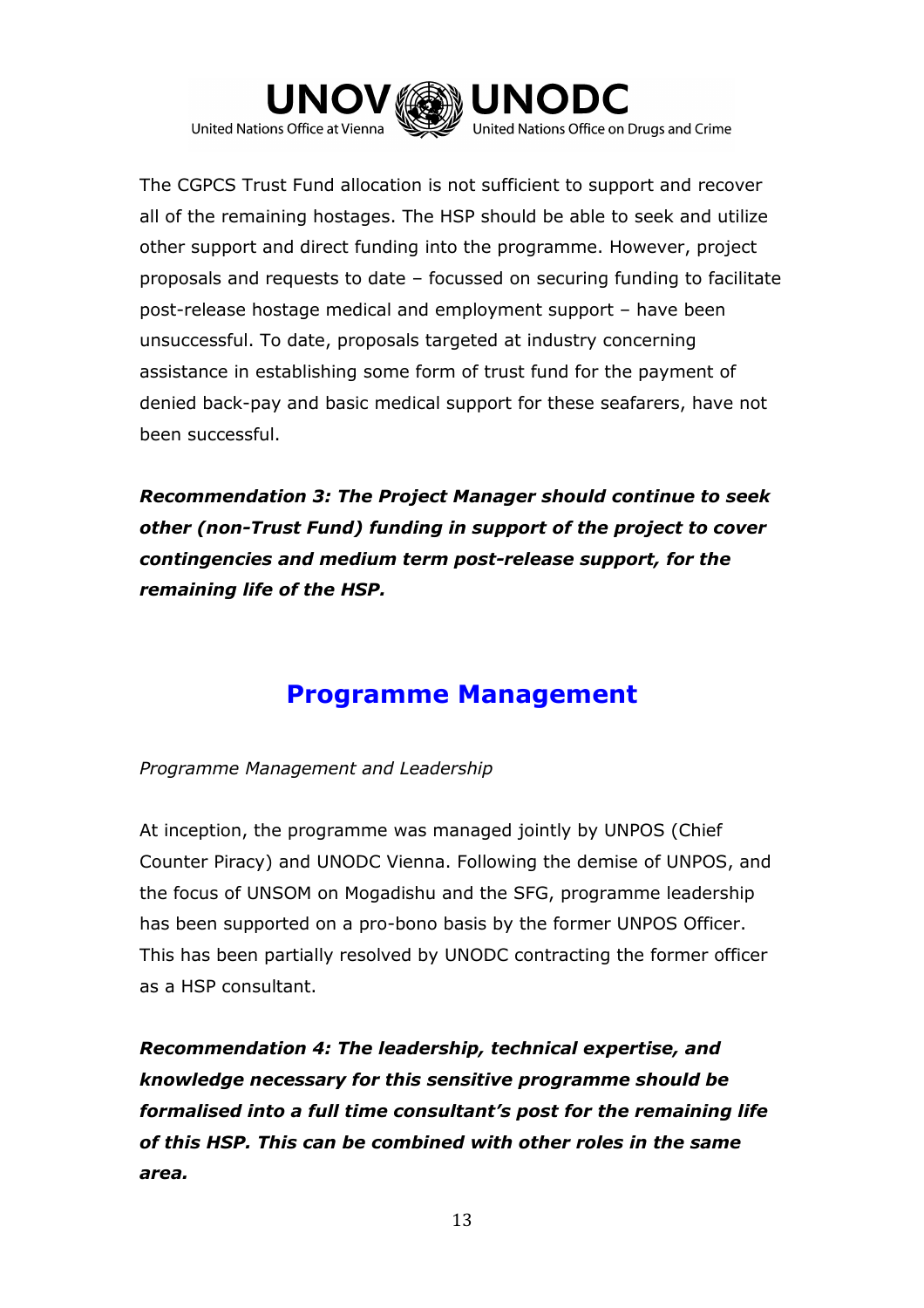

Management of the programme at the strategic level by UNODC Vienna has worked well and addresses many of the wide ranging technical and legal issues associated with this very sensitive work. Whilst local liaison with member states takes place in the region via the embassies of hostages, there remains a requirement for HQ level engagement directly with governments and flag states.

## *Staffing*

So far, staffing levels have been adequate. Provided the Program Manager post is developed into a full time consultant contract, this will be sufficient.

The programme would benefit from having a Somali Local Support Officer who can assist with negotiations, liaise daily with local administrations, and assist with information gathering on the hostages held.

*Recommendation 5: The HSP should recruit a LSO for the remaining life of the programme.*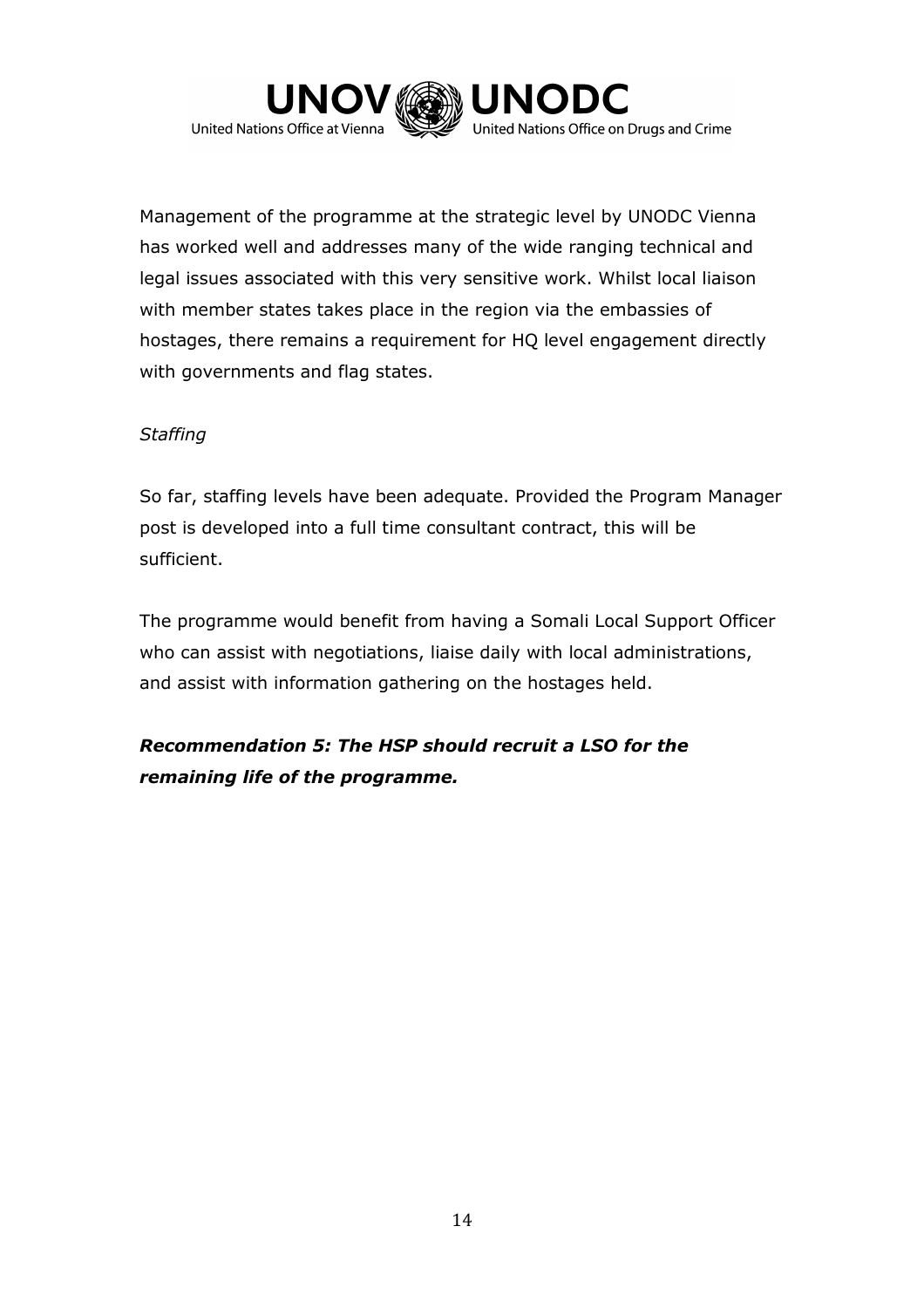

# **Lessons Learned by Programme Area**

## **Stage 1: Monitoring/Information Gathering**

Gathering information on vessels being held, and hostages held aboard or on shore, is vital to the success of the program. Experience over the last five years is that although much effort is made by naval forces and other maritime organisations to support vessels in transit through the high risk area and then subsequently if under attack by pirates, it appears to be beyond the remit of many agencies to continue to gather information on the hostages once held by pirates. HSP attempts to continue to monitor hostages still held after their ship is released or who are held ashore. The responsibility to look after crews and citizens clearly lays with the shipowners, flag states and member states. Often, however, all of these interested parties lack the capacity inside Somalia to track the hostages or to analyse the information that often emerges from Somalia. The HSP has tried to fill this gap, but it clearly requires partnership with all interested parities in what is a sensitive area. It should be stressed that where a ship owner (or its insurance representatives), or member state, has the ability to conduct hostage release negotiations and recover hostages, the HSP does not engage unless requested to do so.

### *Direct Somali Contact*

Contact with Somalis takes several forms:

a. **Contact with Government Officials**. The HSP has direct contact with Governments and Regional Administrations in Somalia, primarily through the Kampala Process (now the RMCM) nominated national Focal Points. The HSP leadership has regular contact with the Presidents of Puntland and Galmudug, together with senior ministers in all administrations. This has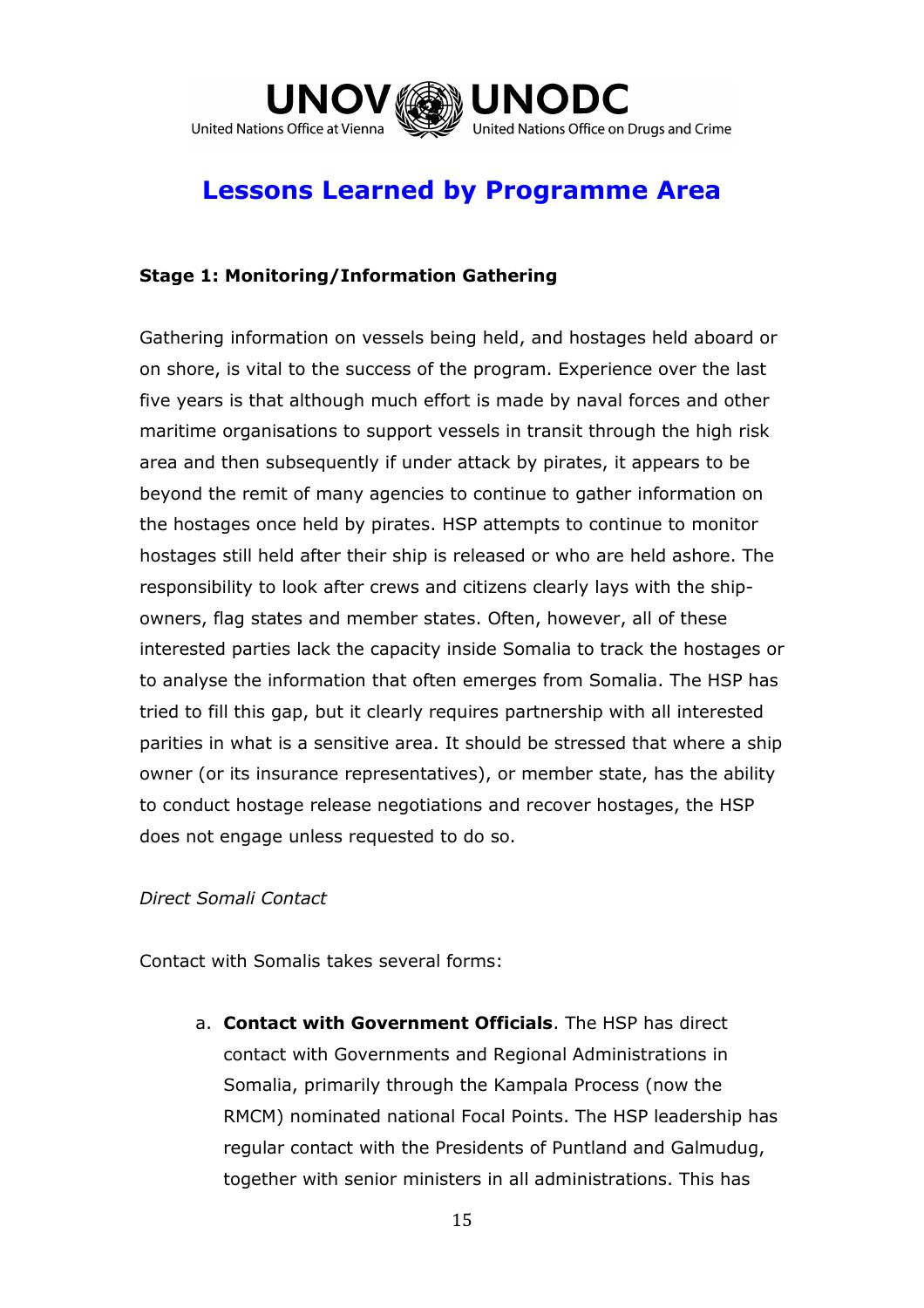

proved useful in adding a political dimension to understanding the hostage situation, and putting pressure on pirates through clan elders. These contacts have also facilitated the repatriation of released hostages, often beginning with their recovery to Nairobi.

b. **Contact with pirate groups**. Up until very recently the HSP has deliberately had no direct contact with pirate groups and their facilitators and translators. The programme has concentrated on the repatriation and recovery of hostages released as a result of member state or ship owner negotiations, or hostages who have been abandoned inside Somalia. Following the sinking of the MV Albedo – where there is now no owner available, no shipping company, and no insurance, the HSP has by virtue of necessity become a point of contact for the pirates holding the 11 crew survivors and with the families of the crew. Following the Albedo contact, the HSP initiated direct contact with other groups of hostages, many of whom have not been heard from for over 2 years. This has produced contact with 4 Thai citizens from the Prantaly-12.

## *Recommendation 6*: *Because of the probability of contact with negotiators, K&R negotiation familiarity training should be provided for HSP staff (both now, for the remaining life of the Somali piracy HSP, and for any future HSP).*

### *Member state contact*

The programme has established direct contact with all member states with hostages held in Somalia, and regularly shares updates with them on any information received. Whilst the HSP has no right to expect briefings on member state own activities to release their citizens, the HSP stands ready to assist - particularly during the recovery stage. The programme hopes that through good contact and information sharing with member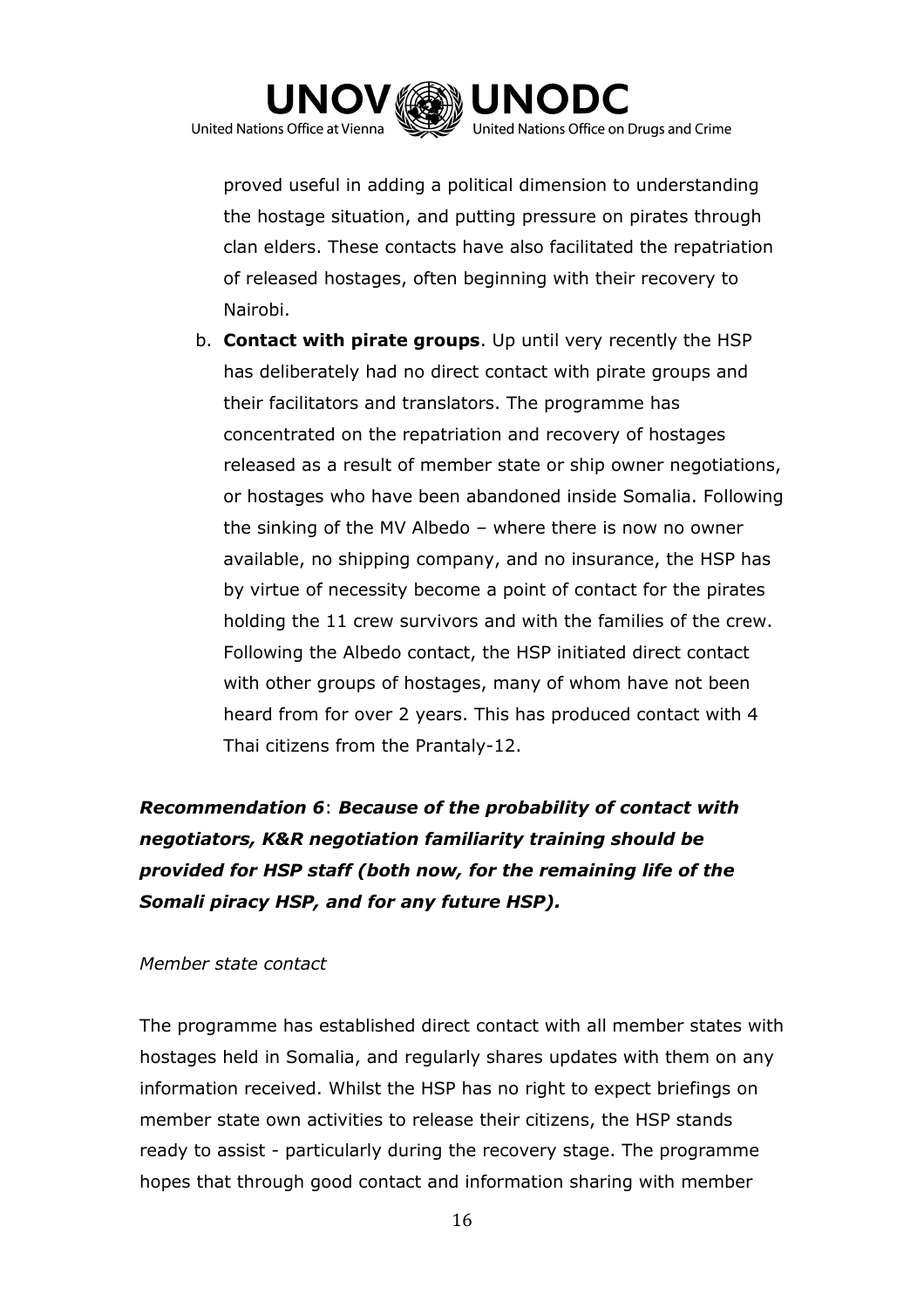

states, it can build an increasingly accurate picture of efforts to release hostages. Aware of member states efforts is important so as to concentrate HSP efforts upon those hostages not being assisted.

## *Recommendation 7: Clear communications guidelines and methods should be contained with HSP SOPs, dealing with both formal and informal diplomatic contacts.*

## *International Organisations/NGOs*

The HSP attends UN DSS weekly security briefs for situational awareness and to alert DSS to impending operations.

The programme maintains contact with interested IOs and NGOs, and regularly briefs Working Group 3 of the Contact Group on Piracy off the Coast Of Somalia (CGPCS).

The programme partners with the NGO Maritime Piracy Human Response to Piracy (MPHRP) on releases and messaging both to pirates and families.

Close liaison with INTERPOL, and now also with REFLECS3, has been in place for some time. Whilst the law enforcement objectives of INTERPOL and REFLECS3 are somewhat different to the humanitarian assistance objectives of the HSP, there needs to be further development of the debrief process of crews so as to gather information not just for prosecution, but also about other hostages whom the crews may have had contact with.

*Recommendation 8: The current HSP should develop, with other interested parties, a formal debriefing process for crews and hostages that goes beyond gathering information for prosecutions, and includes data about how pirates behave, other hostages, locations and key personnel in the pirate group.*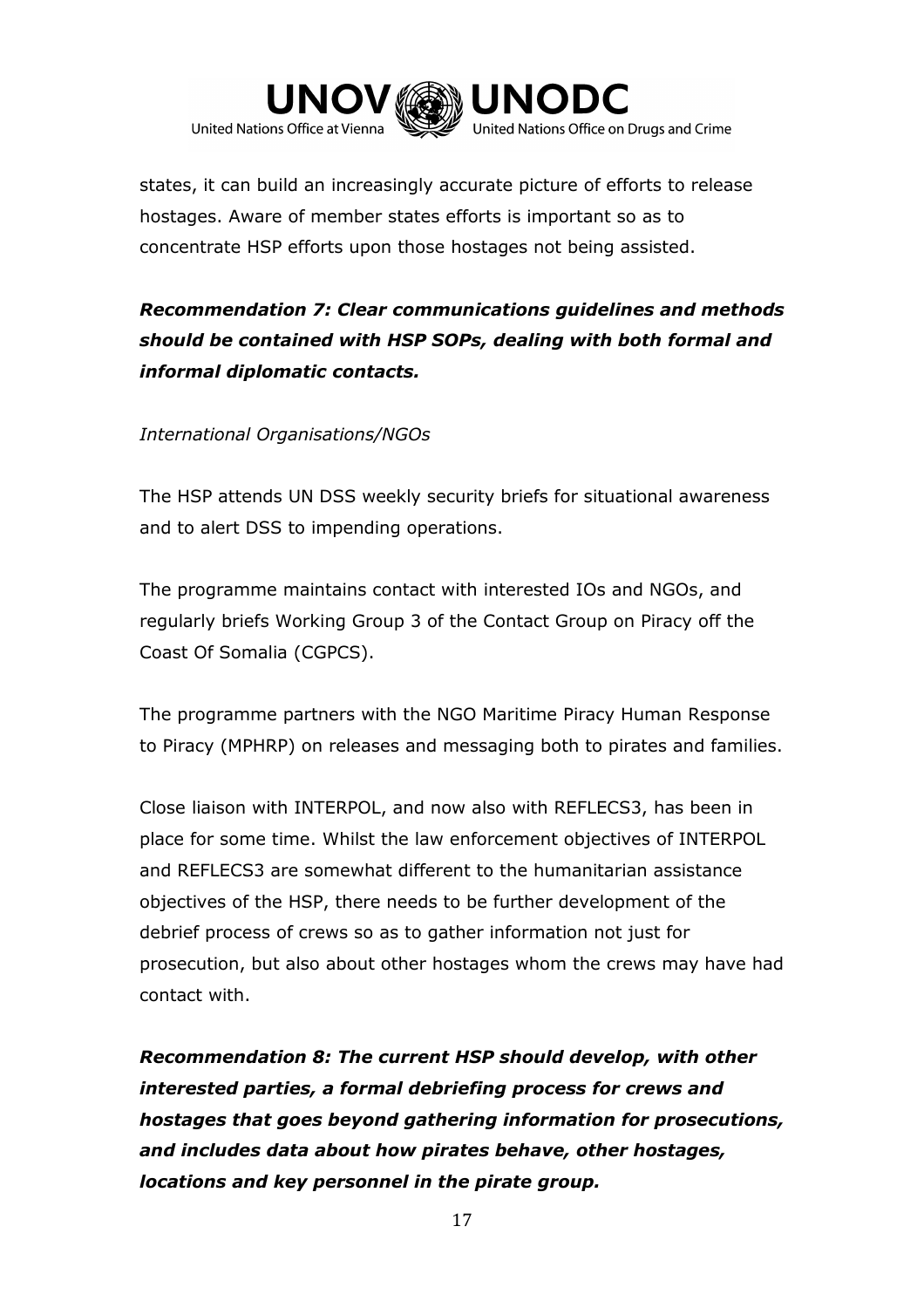

## *International Naval Forces shared information*

Partnership with EUNAVFOR and other military operations in the Indian Ocean has been superb and information is routinely exchanged confidentially. The HSP is often able to provide context to land based activity by pirates for the naval forces. This liaison also helps de-conflict recovery operations and - as was the case with the sinking of the MV Albedo, where "safety of life at sea" was a critical issue - joint planning, liaison and information gathering. HSP was also able to place some pressure on the pirates in order to try and avoid a disaster at sea and loss of life.

### *REFLECS3/SEYPIC*

As with Naval forces, sharing of information with both REFLECS3 and SEYPIC have proved useful on both sides.

## *Open Source Intelligence*

The HSP has no analytical staff and needs to make better use of open source material - particularly from Somali media. Electronic collection and forwarding, and the use of search engines and subscription sites, should all be addressed.

## *Commercial Intelligence*

Most ships have insurance and have access to kidnap and ransom expertise. Whilst industry is unlikely to share sensitive information with the HSP, efforts should be made to engage and make contact with lawyers, risk managers, and K&R companies in order to share experience and lessons learned. A good relationship with industry will ensure unity of effort and de-confliction.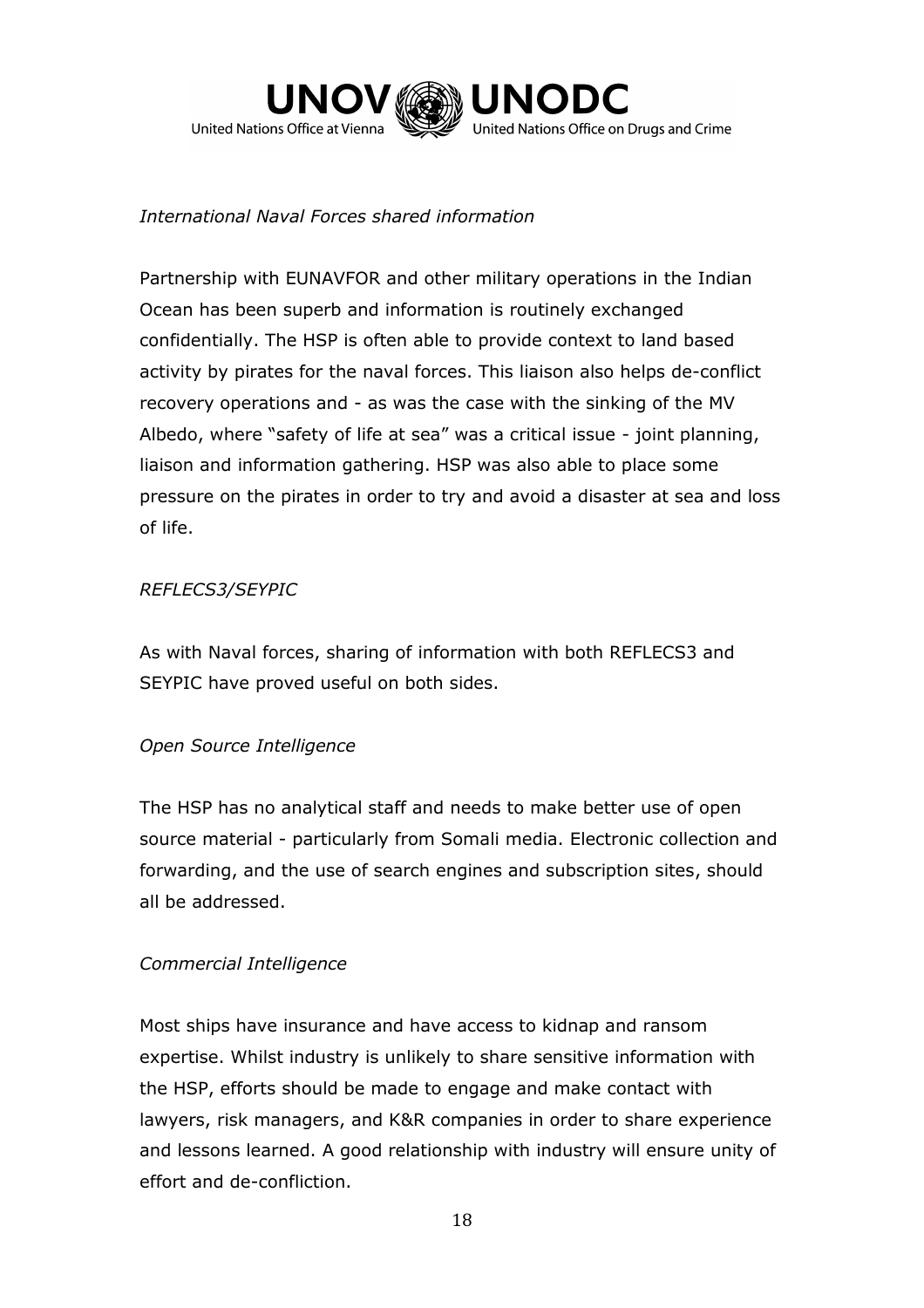

## *Use of the media*

Use of the media to raise awareness of the plight of hostages, and to directly message pirate groups (who monitor the media closely), has been a useful tool. However, the media can also create dangerous expectations, and clear parameters need to be set so as to ensure that pirate groups do not gain hope from the media that fund raising efforts are under way, or that a particular group of hostages has a champion raising funds. All of this has in the past proven to delay (even stop negotiations, in some cases) and extend negations by raising expectation that more money is available.

*Recommendation 9: A HSP must have clear guidelines for media use, and provide advice to families about what to say to the media - including the dangers of social media.* 

## **Stage 2: Support to Hostages and their families during captivity**

### *Medical support to hostages*

The ability to provide medical and other humanitarian support to hostages in captivity has always been controversial and difficult to deliver. Previously, hostage support processes have tried to deliver medical and other aid directly to hostages, but have been prevented by the pirates themselves (as assisting the hostages is not conducive to leveraging a ransom or negotiations). Pirate groups find it far more effective to pretend that the hostages are sick to try and persuade the ship owner or family to agree a deal. In many cases pirates have tortured and even killed hostages and therefore the provision of medical aid is not welcome.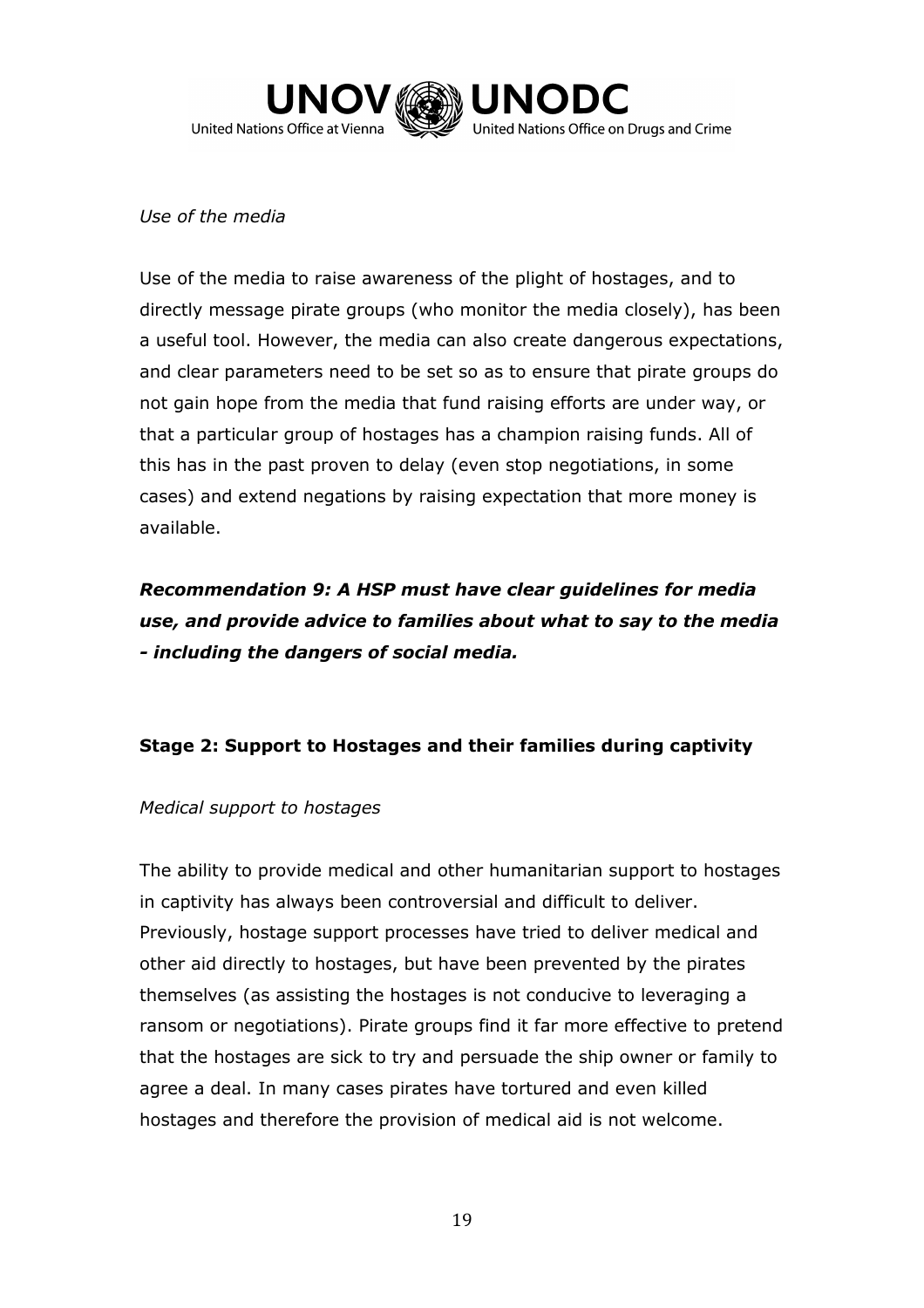

However, there have been some instances where Somali medical staff (and journalists) have visited hostages and they have had some medical support provided. Recently, the HSP has managed to facilitate the visit of a doctor to carry out an assessment of the Albedo hostages, and to deliver some medical supplies. This was funded by the HSP but delivered by Somali medical staff working in Adado. The WHO help identify local medical professionals who could provide the services (drawn from a registry of medical professionals the agency employs on an ad-hoc basis).

Another method of support has been through HSP access and contacts with senior politicians and Kampala Process (now RMCM) Focal Points in Galmudug. These Somali contacts have managed to pass a package of mosquito nets to the Albedo crew via their own contacts, in relatively quick time.

These contacts need to be developed, but not over-used. However, the psychological effect on the crews of both of these deliveries has been well worth the effort involved.

## *Recommendation 10: Linked to Recommendation 2, flexible funding and procurement methods are required. Using the RMCM Focal Points should continue for the life of the existing HSP.*

### *Direct/indirect negotiations with hostage takers*

This is a wholly new area and highly sensitive for the UN, but continues to fall within the "good office" mandate. Negotiations are limited to humanitarian help and humanitarian release and do not discuss ransoms. This contact has been highly successful and has led to direct contact with the crews, the ability to deliver (for the first time) medical aid to hostages, and most recently the delivery of mosquito nets.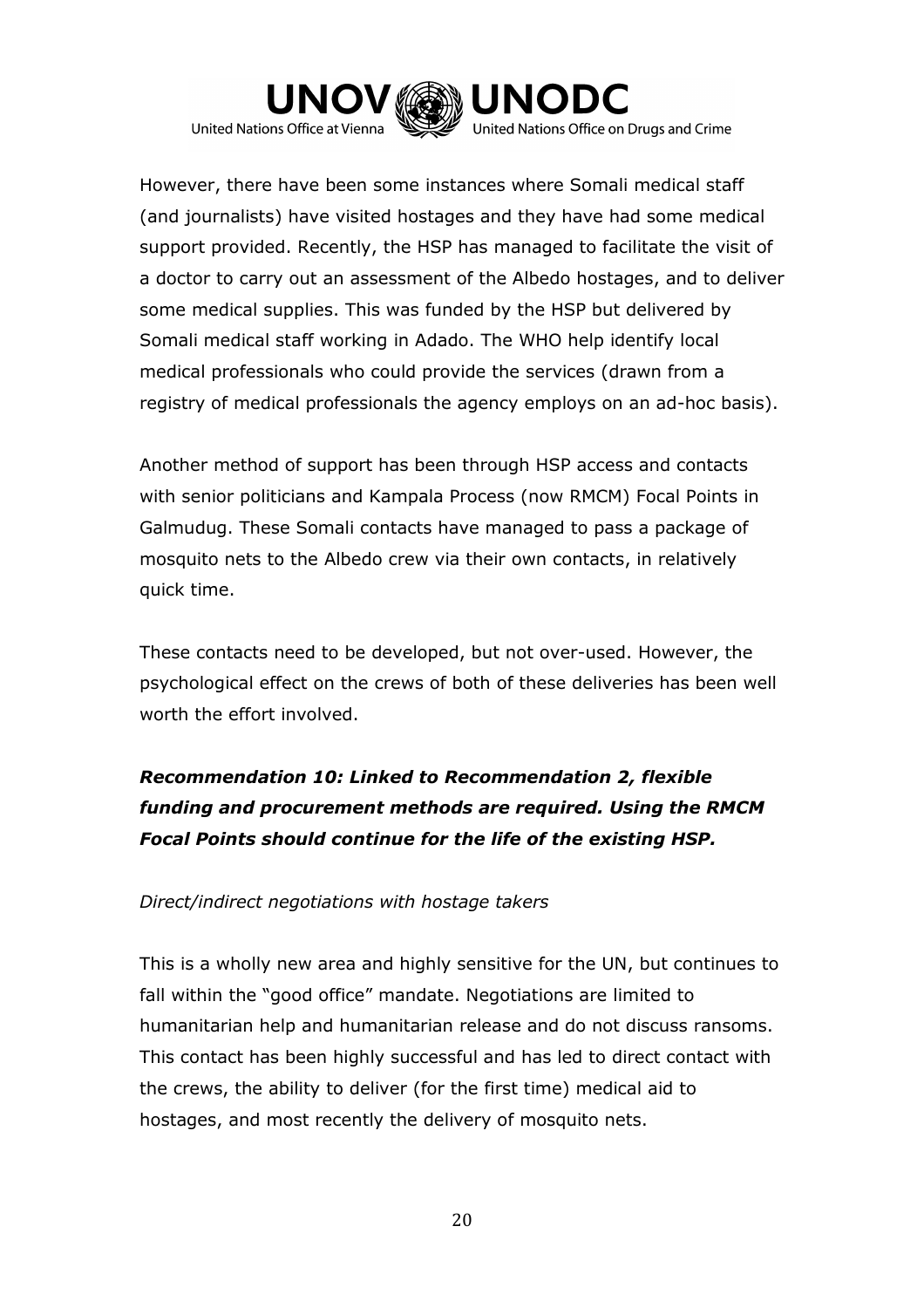

Following the Albedo contact, the HSP has initiated direct contact with other groups of hostages, many of whom had not been heard from for over 2 years. As noted previously, this has produced contact with 4 Thai citizens from the Prantaly-12

Alternative release options are now being developed by the HSP and member states, with a view to facilitating the release of the remaining hostages.

*Recommendation 11: The HSP should continue to investigate alternative release options with member states and other interested parties.*

## *Information and support to families*

Following the MV Albedo incident, the HSP has maintained contact with families and has begun to provide a regular update to families in the absence of any other information from ship owners and governments. This has become important because pirate negotiators tend to try and access families in order to steer and put pressure on negotiations, which can be quite destabilising and can exacerbate delays.

There are NGOs and other organisations whose aim is to support families during and post capture. HSP SOPs need to make clear what the role of HSP is in this regard, and why. HSP support - particularly where relationships have been created with families and hostages - has clearly been proved necessary, and the continuity beneficial psychologically.

*Recommendation 12: HSP SOPs should clearly define responsibilities and parameters for communicating with families, and should include de-confliction arrangements with other interested parties.*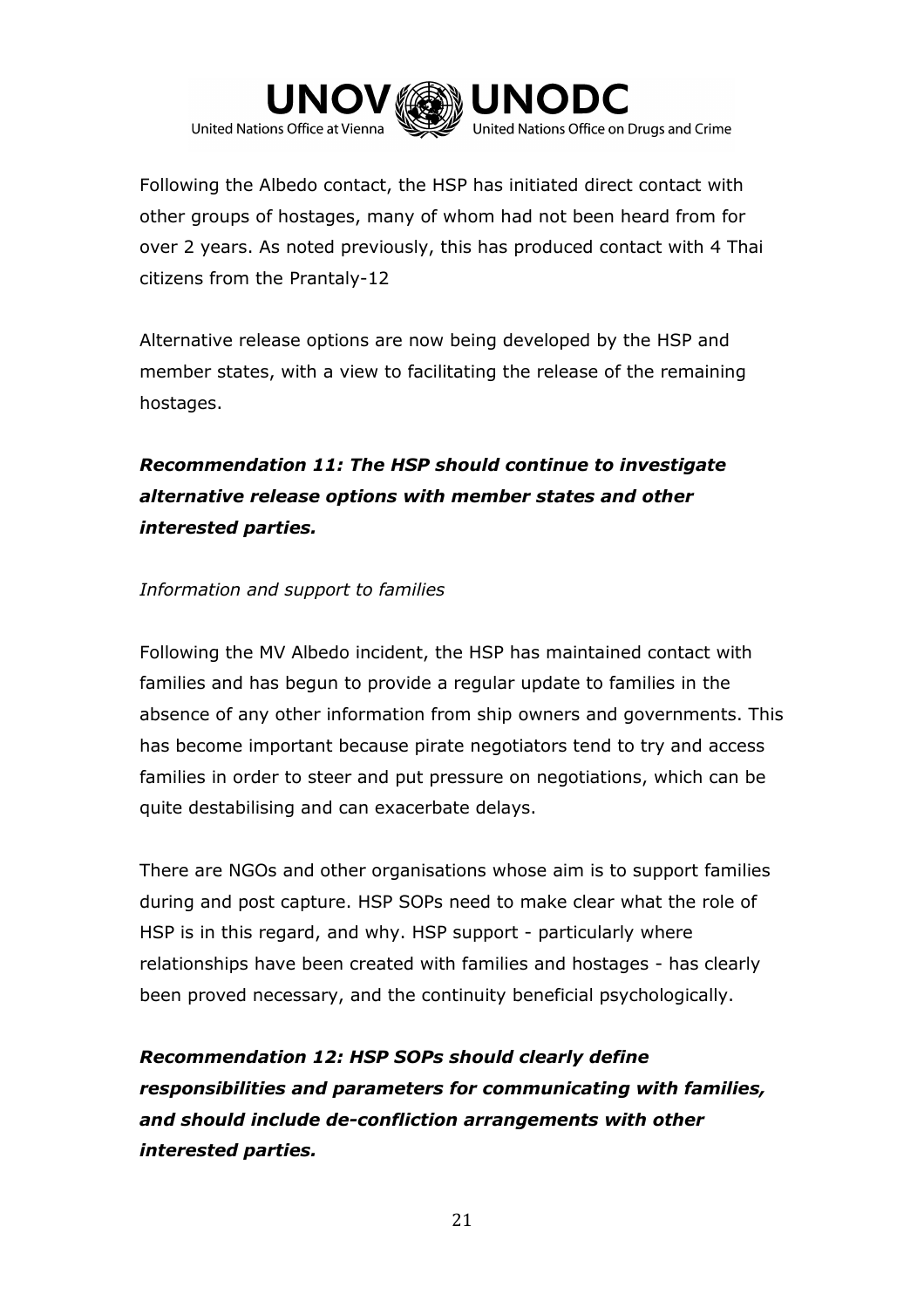

## *Advice to families and those negotiating releases*

In some cases HSP support and advice has been given to those involved in their own endeavours to release hostages. This has ranged from member states (Seychellois fisherman) who require support and information on recovery options, to individual family members negotiating or trying to support a hostage (Michael Scott Moore).

## **Stage 3: Hostage Release and Recovery**

The recovery phase requires detailed planning, flexibility, and swift delivery. The HSP needs to call upon support from parent organisations within the UN system to deliver the necessary response in a timely manner. The key elements in the recovery are:

### *Diplomatic clearance*

Several diplomatic actions are required during the recovery phase, and these actions require direct and indirect liaison with governments and local authorities. First, it is vital to obtain clearance on the ground from Somali authorities for the recovery to

*"Repatriating them was never going to be an easy task. I had to deal with multiple embassies, as well as the Puntland and Kenyan authorities, and different international agencies in order to prepare all the required documentation and meet the logistical challenges of the repatriation"*

take place. This usually includes political clearance from the highest levels and diplomatic clearance for the aircraft to enter Somalia (via the Somali Federal Government and by local regional authorities). Second, clearance from the transit country (Kenya or Djibouti) through which the hostages will pass prior to returning home is also required. Third, diplomatic effort with the member states' consular offices in the nearest country, so as to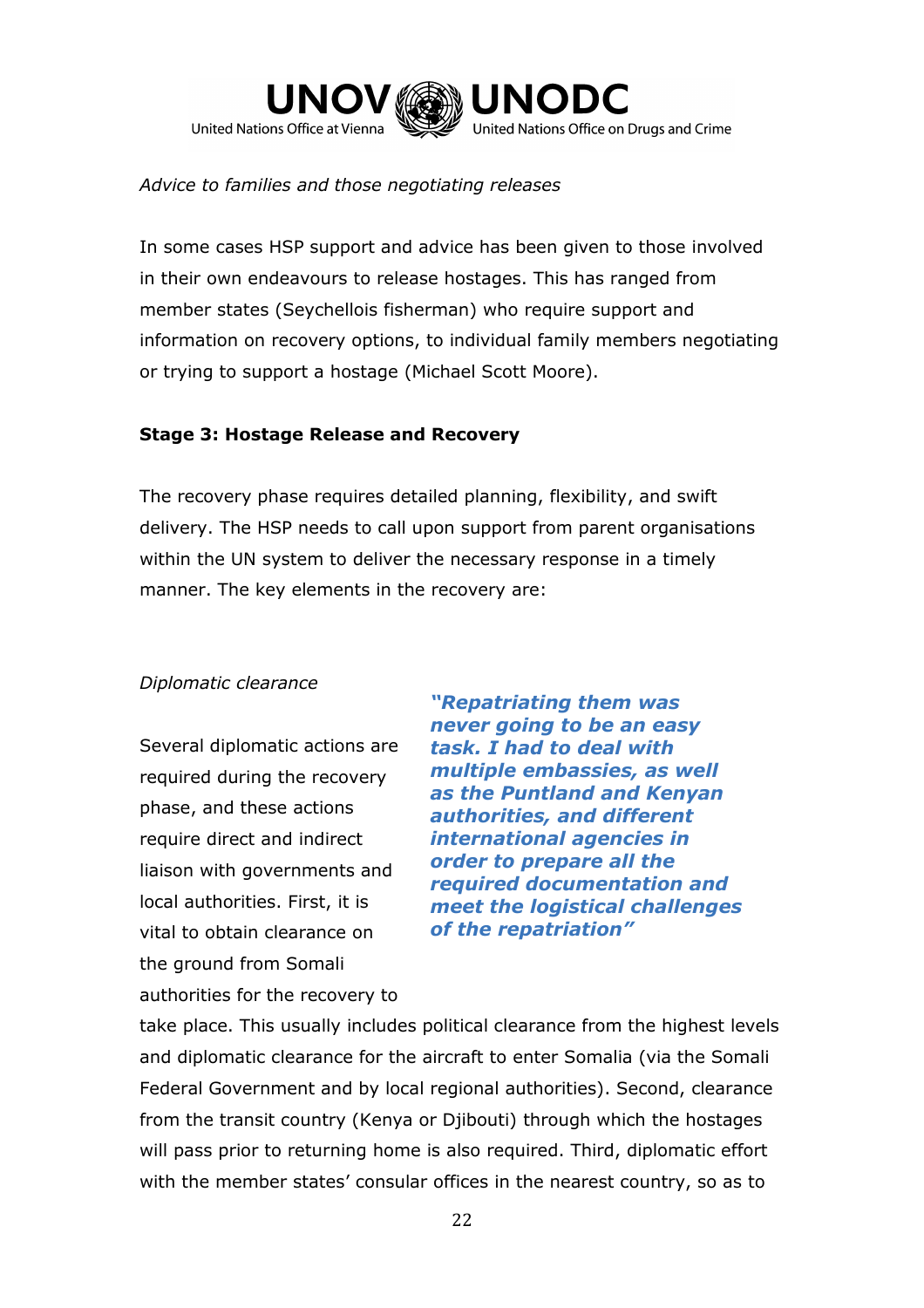

secure temporary/emergency travel papers, is necessary. Some of this can be pre-arranged, and this further evidences the benefits of close liaison with embassies so that recovery and repatriation can be a smooth process.

## *Aircraft Charter*

The swift provision of an aircraft to go into Somalia and recover hostages is an essential pre-requisite. Several options have been considered in the past, but the most flexible has been hiring a UN Humanitarian Air Service (UNHAS) aircraft. UNHAS management is familiar with the requirements of this type of operation, and they provide a similar on-call service to UN DSS for the evacuation of UN staff.



Apart from UNHAS, several commercial options approved by the UN are available. However, the procurement cycle response time make this an unviable option only to be considered well in advance where there is a predictable release.

## *Other charters (sea recovery)*

Air evacuation is not the only option. Recently, when a vessel was about to sink and sea conditions made a shore based pickup impossible, we invited capable companies to quote for a vessel from Mombasa to central Somalia to recover crew. This option is costly in time, and expensive in terms of manpower and charter fees, but does offer a recovery option by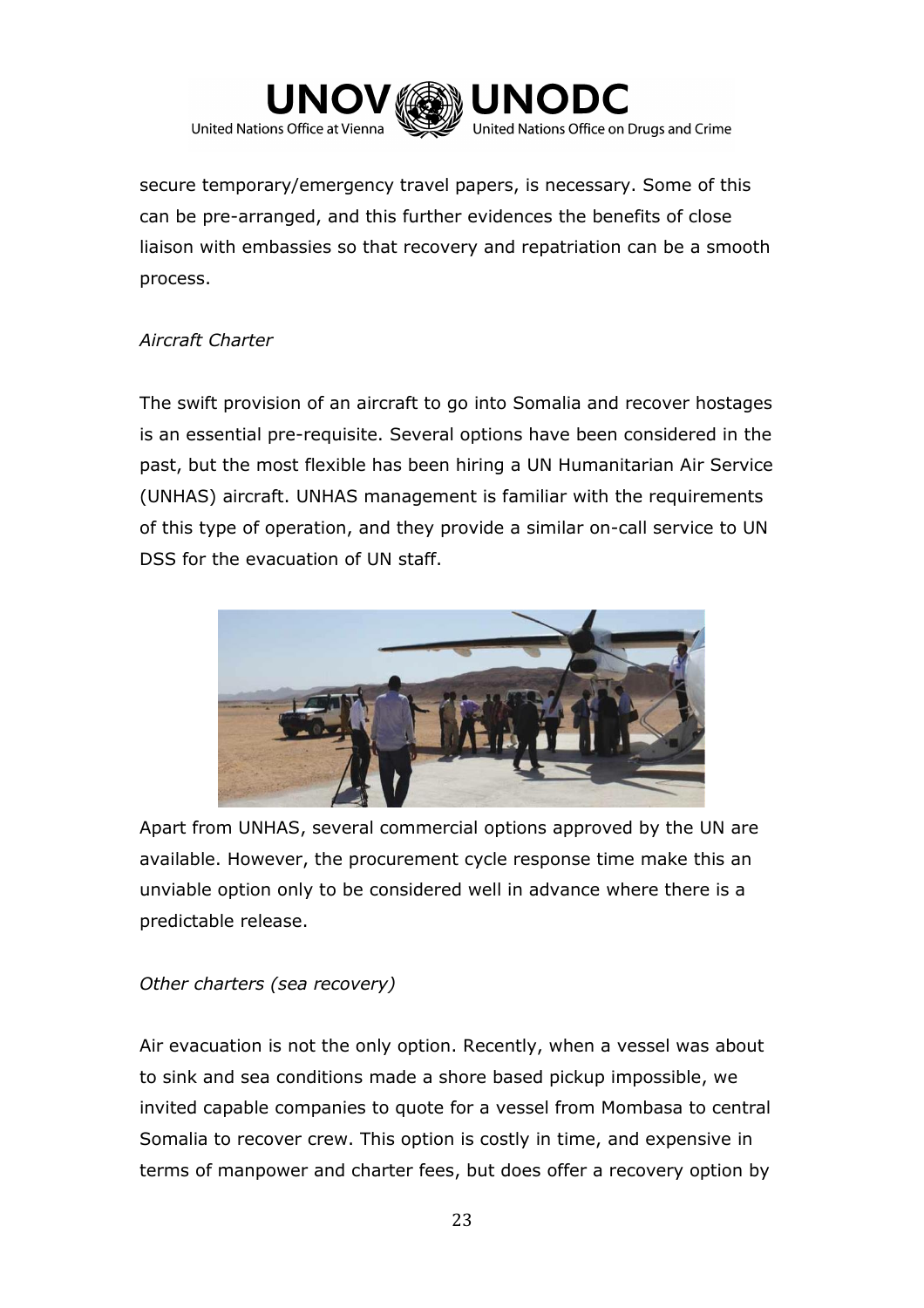

sea which is deemed to be safer than a land recovery by air - especially where the local area is not secure and the hostages cannot be moved to a safe airfield.

## *Security*

Security of both UN staff and hostages is paramount during the recovery phase. Early liaison with UN DSS staff is essential, and DSS Somalia staff have proved invaluable in assisting recovery on many occasions. However, there is one serious problem faced by HSP consultant staff in that current interpretations of UN rules and regulations prohibit UNODC from either buying kidnap and ransom and health evacuation insurance for contractors for the periods they are required to enter Somalia for repatriation and associated HSP work, or from topping up their contract with the required amount so that they may purchase this insurance independently.

*Recommendation 13: Trust Fund Board Members should seek clarification from the UN as to the arrangements put in place for funding necessary K+R+evacuation insurance for HSP contracted staff.*

## *Immediate assistance after release*

Once hostages are released immediate actions need to be taken to secure their wellbeing. This requires transport, secure accommodation, emergency medical treatment and access to communication with governments and family. There are instances where the cost of securing the hostages cannot be covered by our partners on the ground, and the HSP will have to provide for those needs.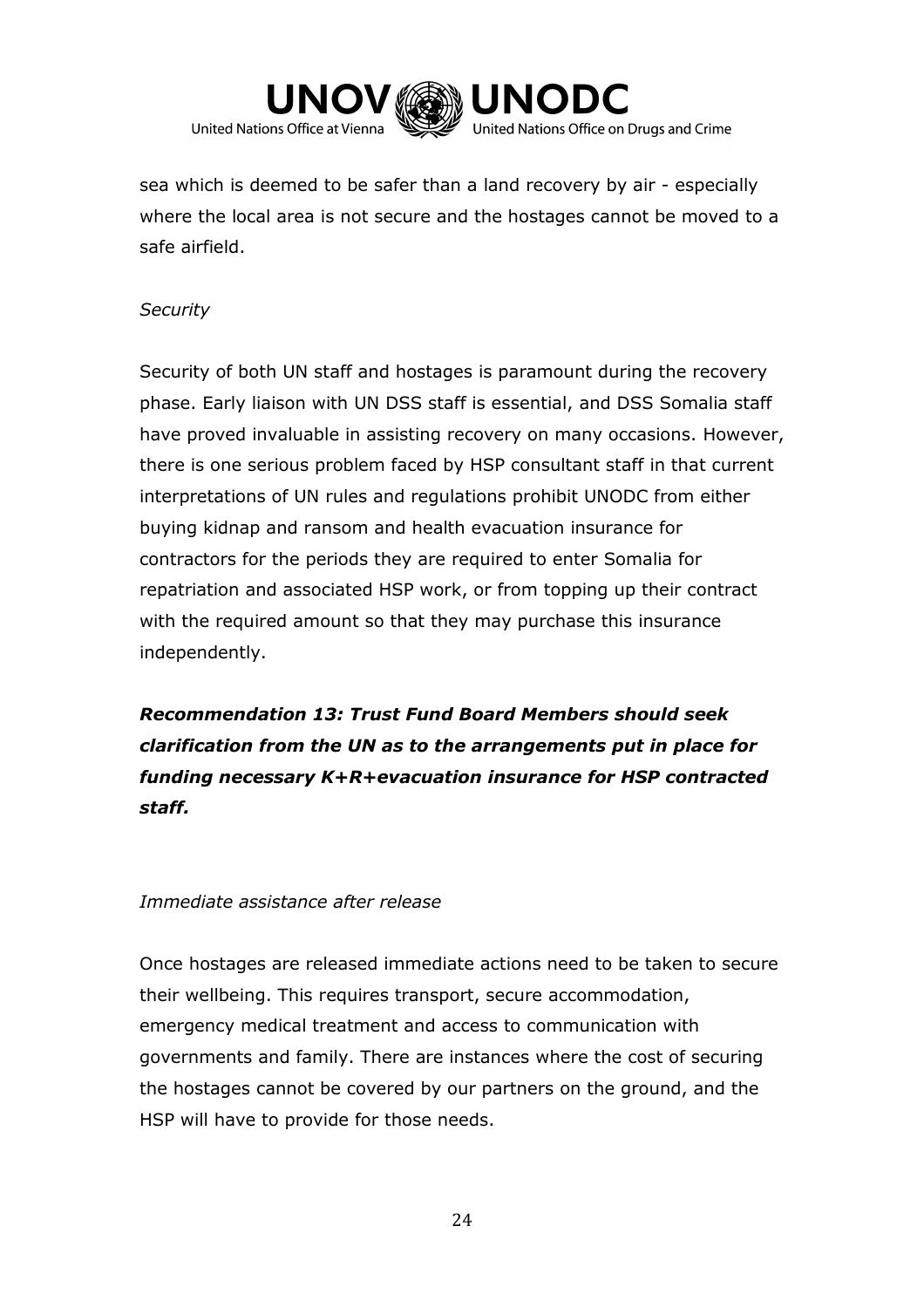

## **Stage 4: Hostage Repatriation**

#### *Rest and Recovery*

There is considerable evidence from many hostage release studies that a period of rest and recovery before being flown home is beneficial and helps the hostages face the world and their families.<sup>5</sup> This must be preagreed with embassies, and families briefed to expect a pause before their family member flies home.

*Recommendation 14: Pre-planned rest periods prior to repatriation can be beneficial for the hostages. This should be agreed with member states prior to the recovery action, and allowances made in the timing of repatriation flights.* 

*Medical assessment on release*

Medical arrangements are usually made with member state embassies, but also can and have been provided by the HSP. As a minimum, a full medical examination is required and immediate symptoms cared for. Psychological examination can

 $\overline{a}$ 

*"They molested us so much. They tied up the captain, dragged him on the floor, the bosun and chief officer were beaten, and a lot of others were beaten…….The chief officer was being beaten so badly, he was being stabbed with a knife, and then he went missing. We never found him."…MV Iceberg Hostage*

usually wait until repatriation to the home country, but a briefing on what to expect physically and mentally should be given to hostages by a trained member of the HSP team or other expert.

<sup>5</sup> Many former hostages stated that they were ready to fly home directly after their arrival at Wiesbaden. However, following four days of rest and recovery, nearly everyone recognized that such initial feelings were overly optimistic. 'Report on Release of US Hostages from Iran' *Psychosomatic Medicine* 52:1-16 (1990)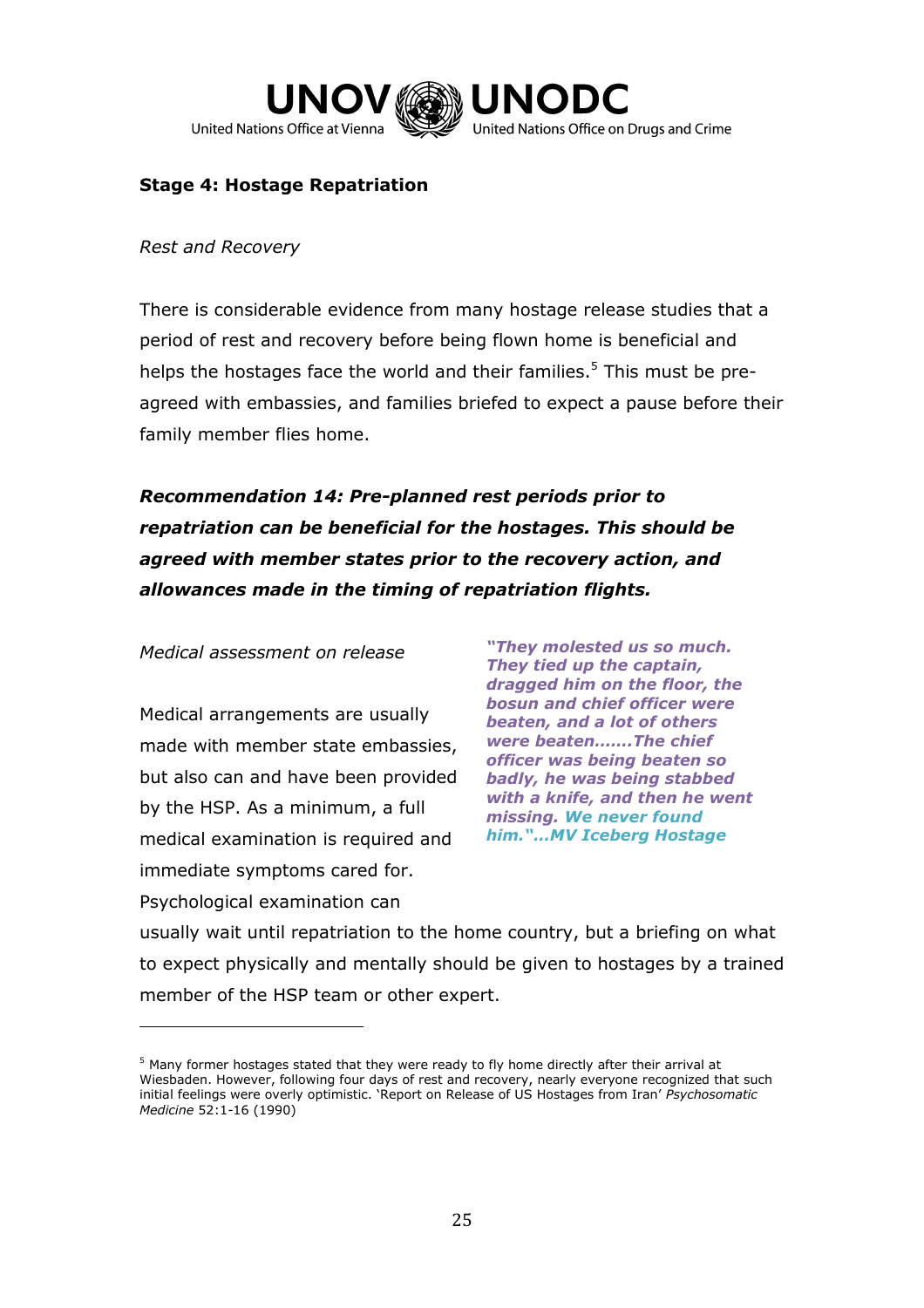

## *Recommendation 15: The provision of initial medical examination should be planned for and funded by a HSP. It is unlikely to be planned for or funded by anyone else.*

*Recommendation 16: HSP staff should be trained in briefing hostages on what to expect, psychologically, when they return home.* 

*Documentation with parent member state*

The provision of replacement passports or emergency travel papers will normally (unless special arrangements have been made with the receiving state) be required for the initial release, but will definitely be needed for the repatriation home. This is the responsibility of the member state to deliver. In some cases a consular officer has been flown into Somalia and has conducted the issue of documents in situ, but this puts embassy staff at unnecessary risk and - with multiple nationalities - may exceed the capacity of the recovery aircraft.

*Recommendation 17: Embassies must be pre-briefed and asked to confirm that they are able to issue, and have available, emergency papers. In some cases these may have to be issued at the airport, on arrival from the extraction point, if a hostage is to be flown home immediately.*

### *Accommodation on release*

The provision of accommodation in the transit state is the responsibility of the member state embassy in that country. In one example (Burmese hostages Prantaly-12) the hostages were held in a hotel in Puntland, funded by the HSP whilst diplomatic arrangements were made for the repatriation.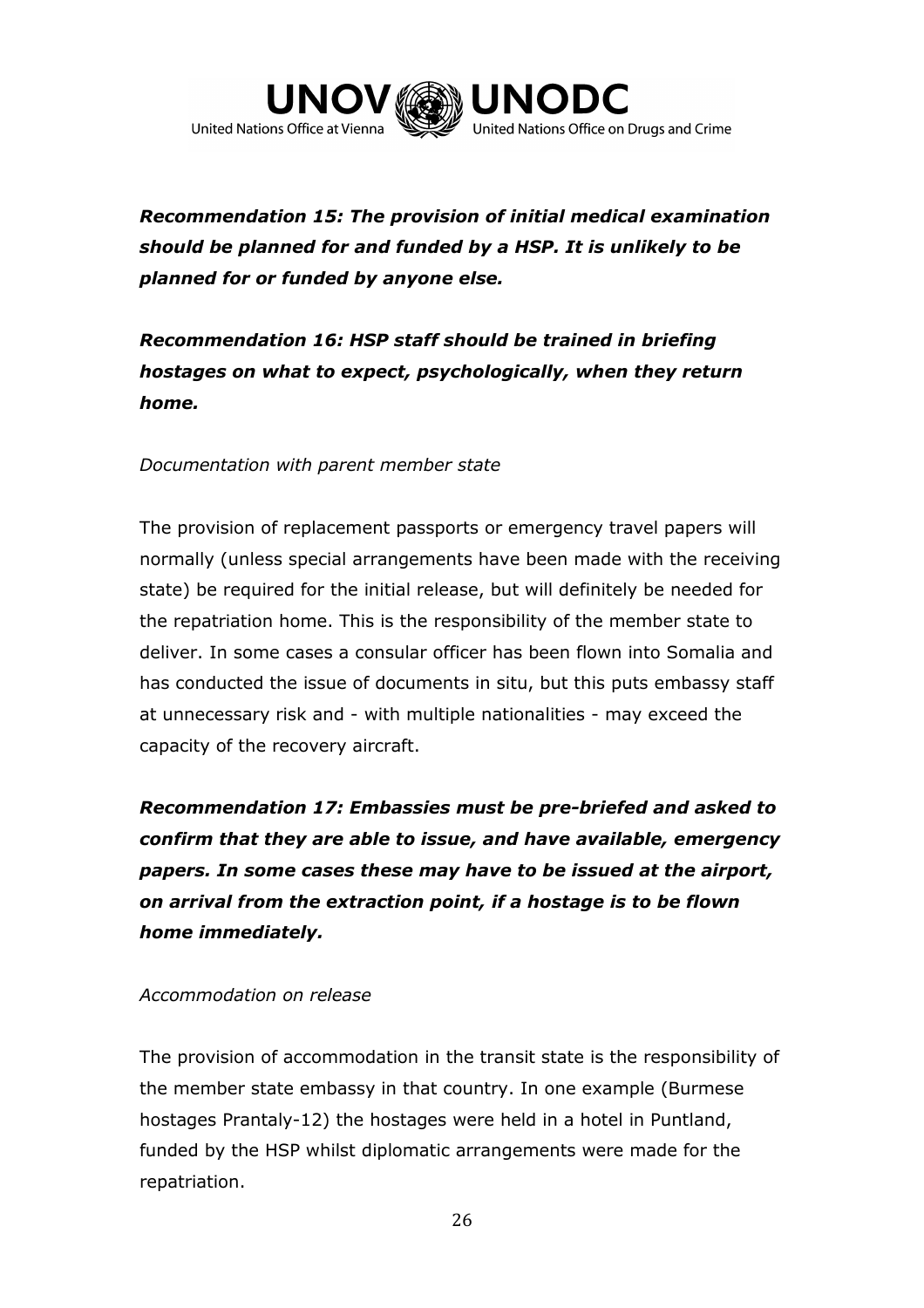

## *Flights home*

Repatriation flights are the responsibility of the ship owner or member state. The HSP main effort is the recovery from Somalia.

## **Stage 5: Post Release Follow-up**

*"The support given to released hostages varies enormously from country to country. Those from wealthy nations will almost certainly receive counseling upon their return home but many others will be expected to pick up their lives where they left off, without any kind of help."*

## *Follow up visits*

In order to ensure that hostage data and experience accounts and testimonies are not lost, the HSP has initiated a project to collect the accounts of hostages in order to support the development of best practices for assisting those seafarers who have been held hostage or are vulnerable to capture. It has also become apparent that on return to their home countries, many hostages remain isolated and are unable to engage with former ship owners for the back-pay owed to them for their time in captivity, or to obtain support and treatment for the ongoing consequences of their traumatic time in captivity.

### *Access to legal aid and labour rights*

While there are several organizations and NGOs whose specific purpose is to help and protect seafarers, the HSP has experienced a disconnection between the policy level and the realities on the ground. Many times the returning hostages are unable to access the different mechanisms put in place for their protection. The requirements to access the systems can be both financially and mentally overwhelming for released hostages. Most bureaucratic processes take time to come to any resolution, during which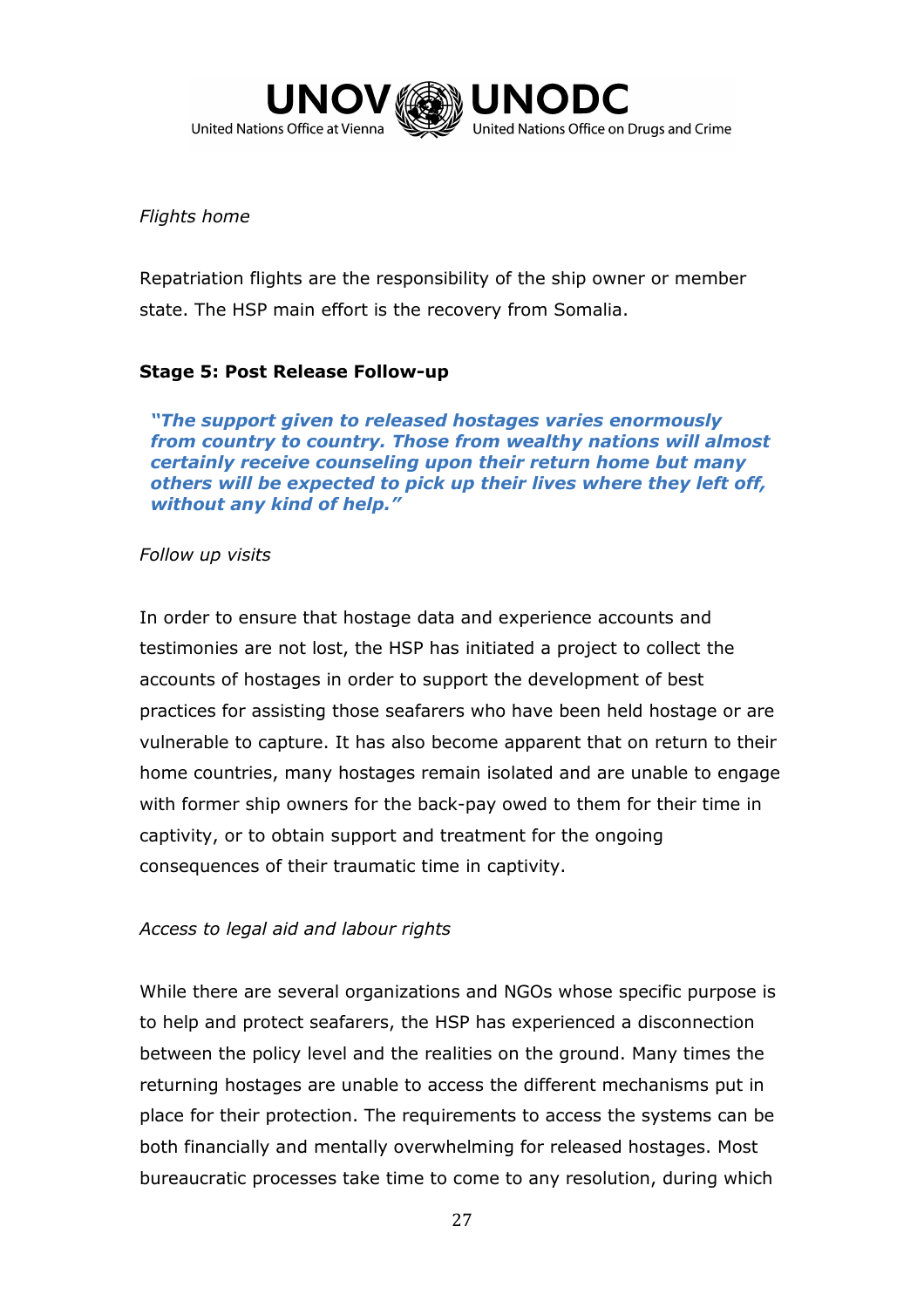

the released hostages suffer a debilitating lack of assistance in resolving aggravating problems.

*Recommendation 18: The current HSP, and future HSPs, should be tasked with conducting follow-up interviews with all released hostages, and should provide a short-term (life of the programme) advisory service and lobbying support so that hostages do not continue to suffer post-release. The existing HSP should be funded to find ways to mitigate the immediate problems faced by released hostages, through coordinating and involving the relevant actors and donors.*

## *Return to employment and re-activation of careers*

Many of the former hostages do not desire, or are unable, to go back to sea. This is not only due to the trauma of their experience, but also to the loss of certificates and official documents. These official documents national IDs, passports, birth certificates, etc, as well as seafarer certifications - are needed to start any kind of legal or commercial process. Most of the seafarers cannot afford to pay the fees required for the reissuing of all these documents (because they have not been provided with back-pay), but they also find it hard dealing with bureaucracy and having to explain their stories over and over again. This creates a barrier to re-accessing the labor market, legal aid, social security plans, etc.

*Recommendation 19: Contact points need to be established within industry and Governmental institutions at the national level, so that released hostage seafarers are supported in attempting to reestablish the basic credentials they need in order to access support and employment opportunities post-repatriation.*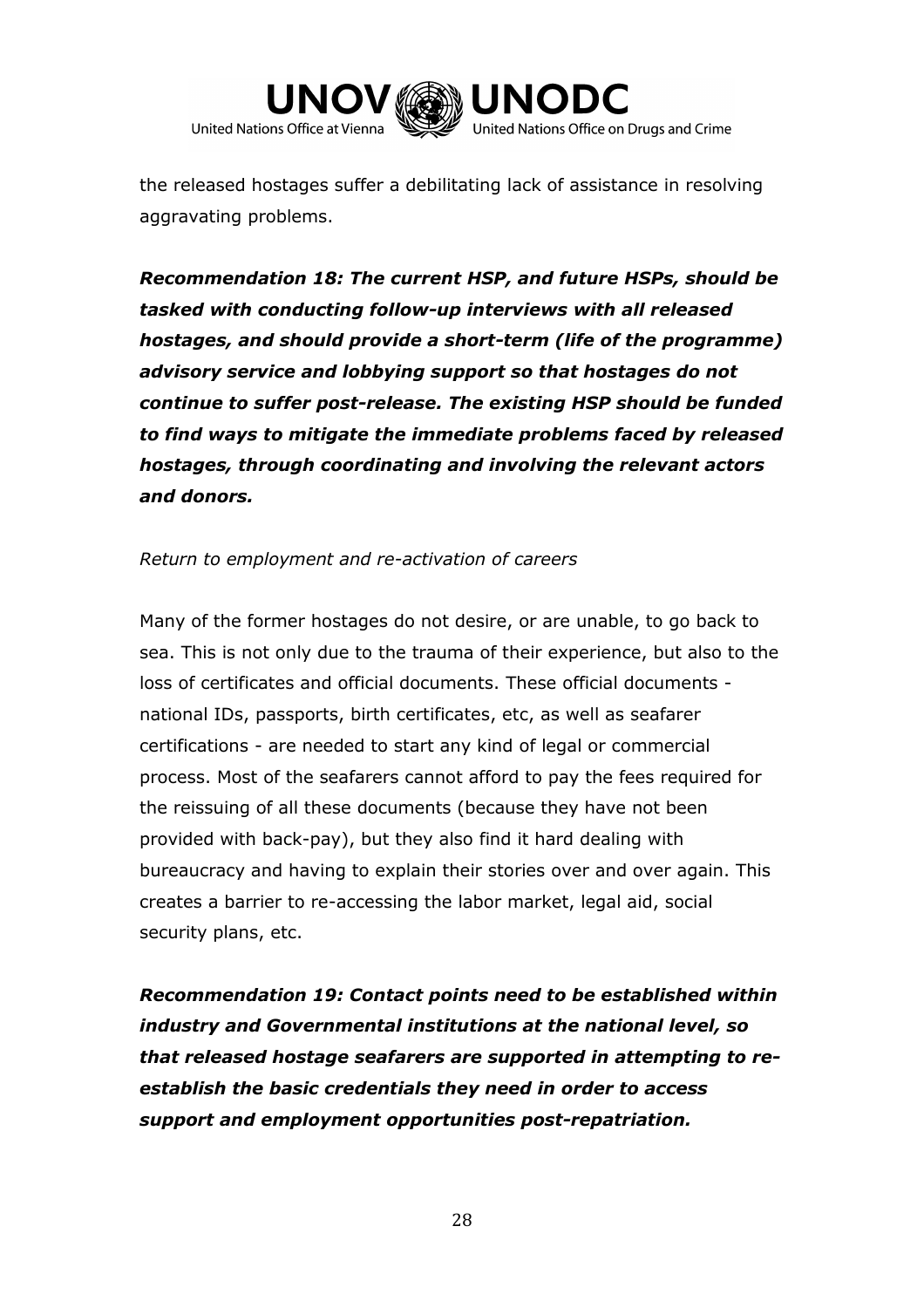

*Develop a debrief process specifically related to information on other hostages and humanitarian aspects*

Debriefs need to include questions that may assist in the release of other hostages, including questions related to the methods of the pirate gang and their negotiators. Recording experiences from release to post-release care, for evaluation and improvement purposes, is also as important (from a policy development perspective), as is addressing questions the hostages have about their past and current situation. HSP experience is that after several months, released hostages have many questions about the circumstances surrounding their kidnaping that were never addressed, or which they feel they were never given the opportunity to ask. This is of extreme relevance for the collection of reliable information, as some released hostages feel reluctant to cooperate with organisations that - in their eyes - represent the "international community" that failed them during their time in captivity, but also after they returned home.

### *Debrief related to evidence collection*

Debriefing of former hostages by INTERPOL has proven successful in a number of on-going investigations. INTERPOL has developed a project to debrief released hostages in support of investigations that will lead to the prosecution of their captors and encourage States to open investigations against the perpetrators.

*Recommendation 20: The system of debriefing hostages needs to be reviewed and made comprehensive but not intrusive to the hostage. It needs to cover the requirements of law enforcement, humanitarian information gathering, and the human aspects that will assist future hostages through the different stages of the hostage experience.*